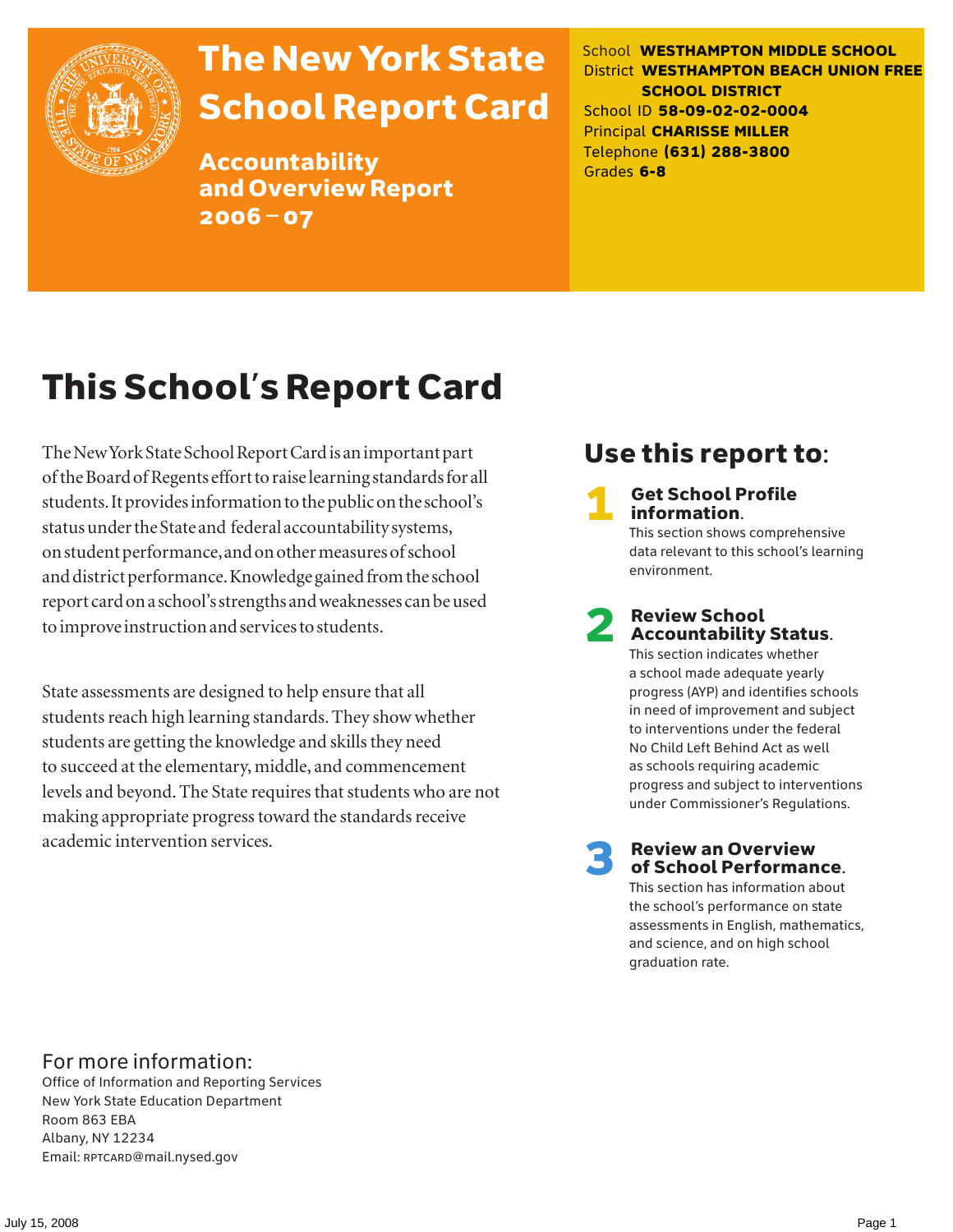School **WESTHAMPTON MIDDLE SCHOOL** District **WESTHAMPTON BEACH UNION FREE SCHOOL** School ID **58-09-02-02-0004 DISTRICT**

## School Profile

This section shows comprehensive data relevant to this school's learning environment, including information about enrollment, average class size, and teacher qualifications.

### Enrollment

|                            | $2004 - 05$ | $2005 - 06$ | 2006-07 |
|----------------------------|-------------|-------------|---------|
| Pre-K                      | 0           | 0           | 0       |
| Kindergarten               | 0           | 0           | 0       |
| Grade 1                    | 0           | 0           | 0       |
| Grade 2                    | 0           | 0           | 0       |
| Grade 3                    | 0           | 0           | 0       |
| Grade 4                    | 0           | 0           | 0       |
| Grade 5                    | 0           | 0           | 0       |
| Grade 6                    | 78          | 69          | 69      |
| <b>Ungraded Elementary</b> | $\Omega$    | 0           | 0       |
| Grade 7                    | 183         | 194         | 174     |
| Grade 8                    | 163         | 175         | 194     |
| Grade 9                    | 0           | 0           | 0       |
| Grade 10                   | 0           | 0           | 0       |
| Grade 11                   | 0           | 0           | 0       |
| Grade 12                   | 0           | 0           | 0       |
| <b>Ungraded Secondary</b>  | 0           | 0           | 0       |
| Total K-12                 | 424         | 438         | 437     |

### Enrollment Information

*Enrollment* counts are as of Basic Educational Data System (BEDS) day, which is typically the first Wednesday of October of the school year. Students who attend BOCES programs on a part-time basis are included in a school's enrollment. Students who attend BOCES on a full-time basis or who are placed full time by the district in an out-of-district placement are not included in a school's enrollment. Students classified by schools as "pre-first" are included in first grade counts.

### Average Class Size

|                      | $2004 - 05$ | $2005 - 06$ | $2006 - 07$ |
|----------------------|-------------|-------------|-------------|
| <b>Common Branch</b> |             |             |             |
| Grade 8              |             |             |             |
| English              | 20          | 21          | 22          |
| <b>Mathematics</b>   | 18          | 18          | 20          |
| Science              | 20          | 21          | 21          |
| Social Studies       | 20          | 21          | 23          |
| Grade 10             |             |             |             |
| English              |             |             |             |
| <b>Mathematics</b>   |             |             |             |
| Science              |             |             |             |
| Social Studies       |             |             |             |

### Average Class Size Information

*Average Class Size* is the total registration in specified classes divided by the number of those classes with registration. *Common Branch* refers to self-contained classes in Grades 1–6.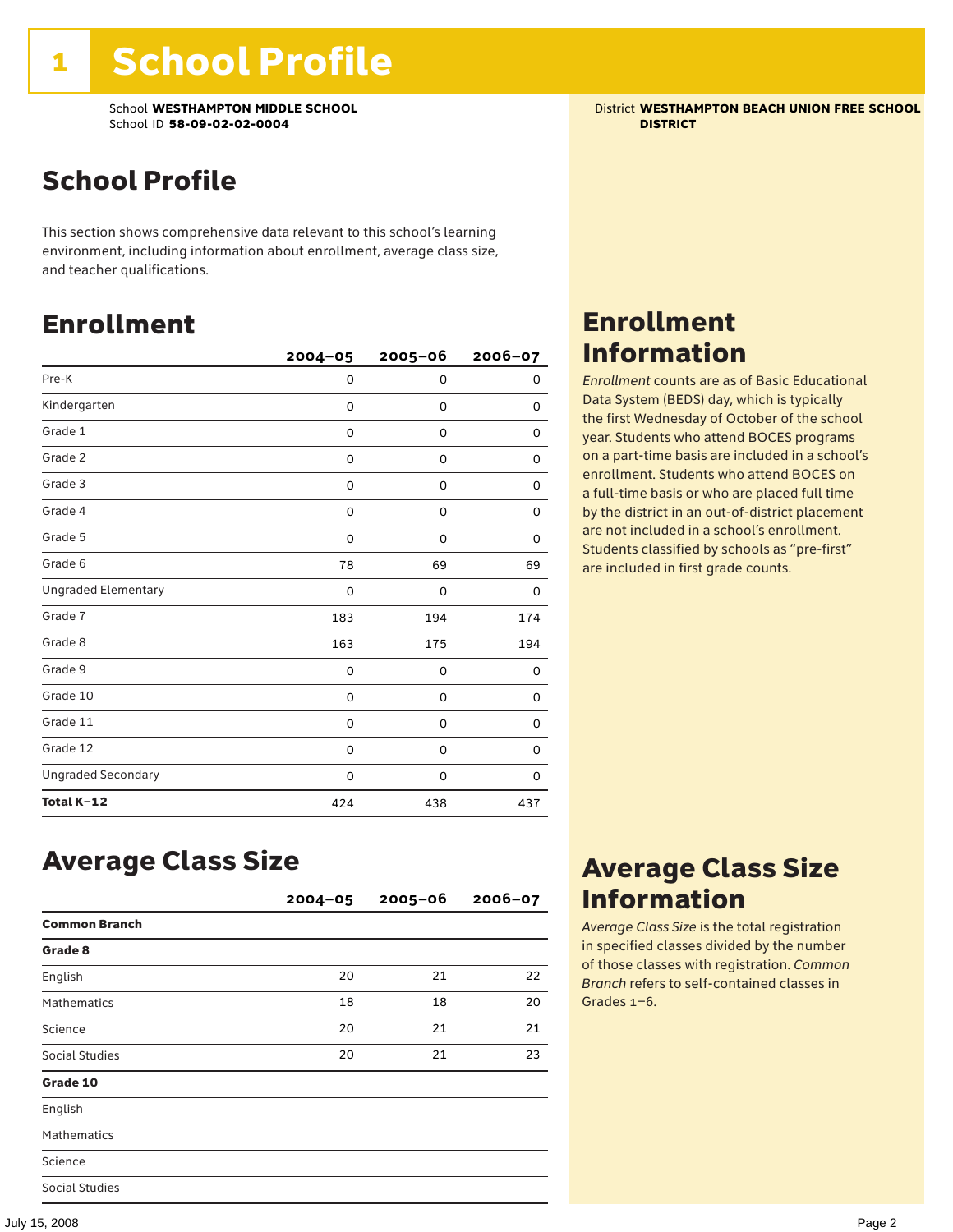### Demographic Factors

|                                                    | $2004 - 05$ |     | 2005–06 |      | 2006-07 |     |
|----------------------------------------------------|-------------|-----|---------|------|---------|-----|
|                                                    | #           | %   | #       | %    | #       | %   |
| Eligible for Free Lunch                            | 20          | 5%  | 26      | 6%   | 16      | 4%  |
| Reduced-Price Lunch                                | 15          | 4%  | 15      | 3%   | 22      | 5%  |
| Student Stability*                                 |             | 97% |         | 100% |         | 97% |
| Limited English Proficient                         | 8           | 2%  | 11      | 3%   | 15      | 3%  |
| <b>Racial/Ethnic Origin</b>                        |             |     |         |      |         |     |
| American Indian or Alaska Native                   | 0           | 0%  | 0       | 0%   | 0       | 0%  |
| <b>Black or African American</b>                   | 22          | 5%  | 15      | 3%   | 11      | 3%  |
| Hispanic or Latino                                 | 37          | 9%  | 39      | 9%   | 36      | 8%  |
| Asian or Native<br>Hawaiian/Other Pacific Islander | 13          | 3%  | 9       | 2%   | 5       | 1%  |
| White                                              | 352         | 83% | 375     | 86%  | 385     | 88% |
| Multiracial**                                      | N/A         | N/A | N/A     | N/A  | 0       | 0%  |

\* Not available at the district level.

\*\* Multiracial enrollment data were not collected statewide in the 2004-05 and 2005-06 school years.

### Attendance and Suspensions

|                            |   | $2003 - 04$ |    | $2004 - 05$   |    | $2005 - 06$   |  |
|----------------------------|---|-------------|----|---------------|----|---------------|--|
|                            | # | %           | #  | $\frac{0}{0}$ | #  | $\frac{0}{0}$ |  |
| Annual Attendance Rate     |   | 96%         |    | 96%           |    | 97%           |  |
| <b>Student Suspensions</b> | 5 | 1%          | 20 | 5%            | 25 | 6%            |  |

School **WESTHAMPTON MIDDLE SCHOOL** District **WESTHAMPTON BEACH UNION FREE SCHOOL**

### Demographic Factors Information

*Eligible for Free Lunch* and *Reduced*-*Price Lunch* percentages are determined by dividing the number of approved lunch applicants by the Basic Educational Data System (BEDS) enrollment in full-day Kindergarten through Grade 12. *Eligible for Free Lunch* and *Limited English Proficient* counts are used to determine *Similar Schools* groupings within a *Need*/*Resource Capacity* category. *Student Stability* is the percentage of students in the highest grade in a school who were also enrolled in that school at any time during the previous school year. (For example, if School A, which serves Grades 6–8, has 100 students enrolled in Grade 8 this year, and 92 of those 100 students were also enrolled in School A last year, the stability rate for the school is 92 percent.)

### Attendance and Suspensions Information

*Annual Attendance Rate* is determined by dividing the school's total actual attendance by the total possible attendance for a school year. A school's actual attendance is the sum of the number of students in attendance on each day the school was open during the school year. Possible attendance is the sum of the number of enrolled students who should have been in attendance on each day the school was open during the school year. *Student Suspension* rate is determined by dividing the number of students who were suspended from school (not including in-school suspensions) for one full day or longer anytime during the school year by the Basic Educational Data System (BEDS) day enrollments for that school year. A student is counted only once, regardless of whether the student was suspended one or more times during the school year.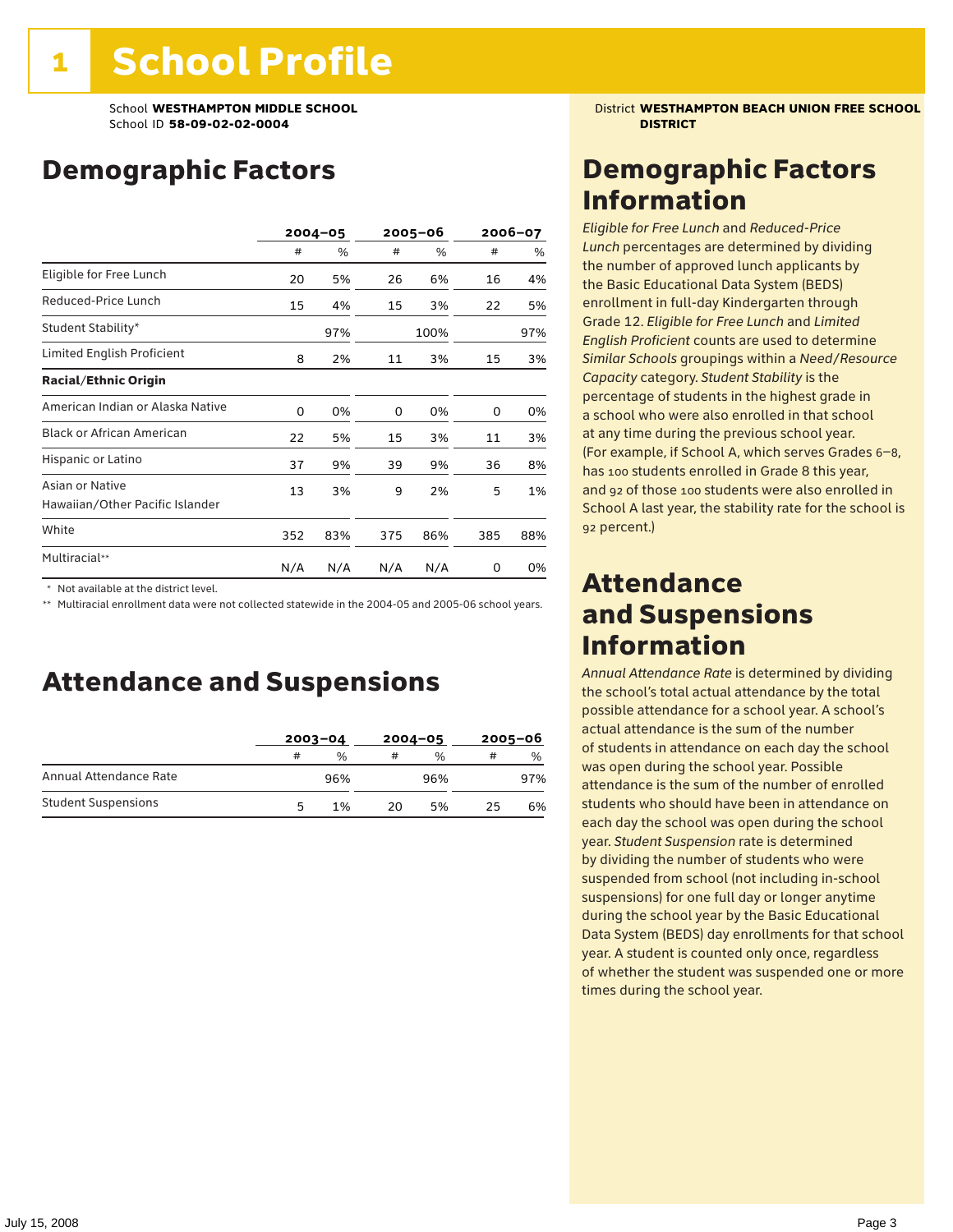### Teacher Qualifications

|                                                                 | $2004 - 05$ | $2005 - 06$ | $2006 - 07$ |
|-----------------------------------------------------------------|-------------|-------------|-------------|
| <b>Total Number of Teachers</b>                                 | 43          | 41          | 41          |
| Percent with No Valid<br><b>Teaching Certificate</b>            | 0%          | 0%          | 0%          |
| Percent Teaching Out<br>of Certification                        | 0%          | 0%          | 5%          |
| Percent with Fewer Than<br>Three Years of Experience            | 7%          | 5%          | 5%          |
| Percentage with Master's Degree<br>Plus 30 Hours or Doctorate   | 40%         | 34%         | 44%         |
| Total Number of Core Classes <sup>*</sup>                       | N/A         | 149         | 139         |
| Percent Not Taught by<br><b>Highly Qualified Teachers</b>       | N/A         | 0%          | 1%          |
| <b>Total Number of Classes</b>                                  | 210         | 205         | 199         |
| Percent Taught by Teachers Without<br>Appropriate Certification | 0%          | 0%          | 3%          |

\* Data for 2004–05 were not weighted, so are not shown.

### Teacher Turnover Rate

|                                                                       | $2003 - 04$ | $2004 - 05$ | 2005-06 |
|-----------------------------------------------------------------------|-------------|-------------|---------|
| Turnover Rate of Teachers with Fewer<br>than Five Years of Experience | በ%          | 14%         | 25%     |
| Turnover Rate of All Teachers                                         | 11%         | 12%         | 12%     |

### Staff Counts

|                                       | $2004 - 05$ | $2005 - 06$ | $2006 - 07$ |
|---------------------------------------|-------------|-------------|-------------|
| <b>Total Other Professional Staff</b> |             |             |             |
| Total Paraprofessionals*              | N/A         | N/A         | N/A         |
| <b>Assistant Principals</b>           |             |             |             |
| Principals                            |             |             |             |

\* Not available at the school level.

School **WESTHAMPTON MIDDLE SCHOOL** District **WESTHAMPTON BEACH UNION FREE SCHOOL**

### Teacher Qualifications Information

The *Percent Teaching Out of Certification* is the percent doing so more than on an incidental basis; that is, the percent teaching for more than five periods per week outside certification.

*Core Classes* are primarily K-6 common branch, English, mathematics, science, social studies, art, music, and foreign languages. The number of K-6 common branch core classes is multiplied by five so that these core class counts are weighted the same as counts for middle- and secondary-level teachers who report five classes per day. To be *Highly Qualified*, a teacher must have at least a Bachelor's degree, be certified to teach in the subject area, and show subject matter competency.

### Teacher Turnover Rate Information

*Teacher Turnover Rate* for a specified school year is the number of teachers in that school year that were not teaching in the following school year divided by the number of teachers in the specified school year, expressed as a percentage.

### Staff Counts Information

*Other Professionals* includes administrators, guidance counselors, school nurses, psychologists, and other professionals who devote more than half of their time to non-teaching duties. Teachers who are shared between buildings within a district are reported on the district report only.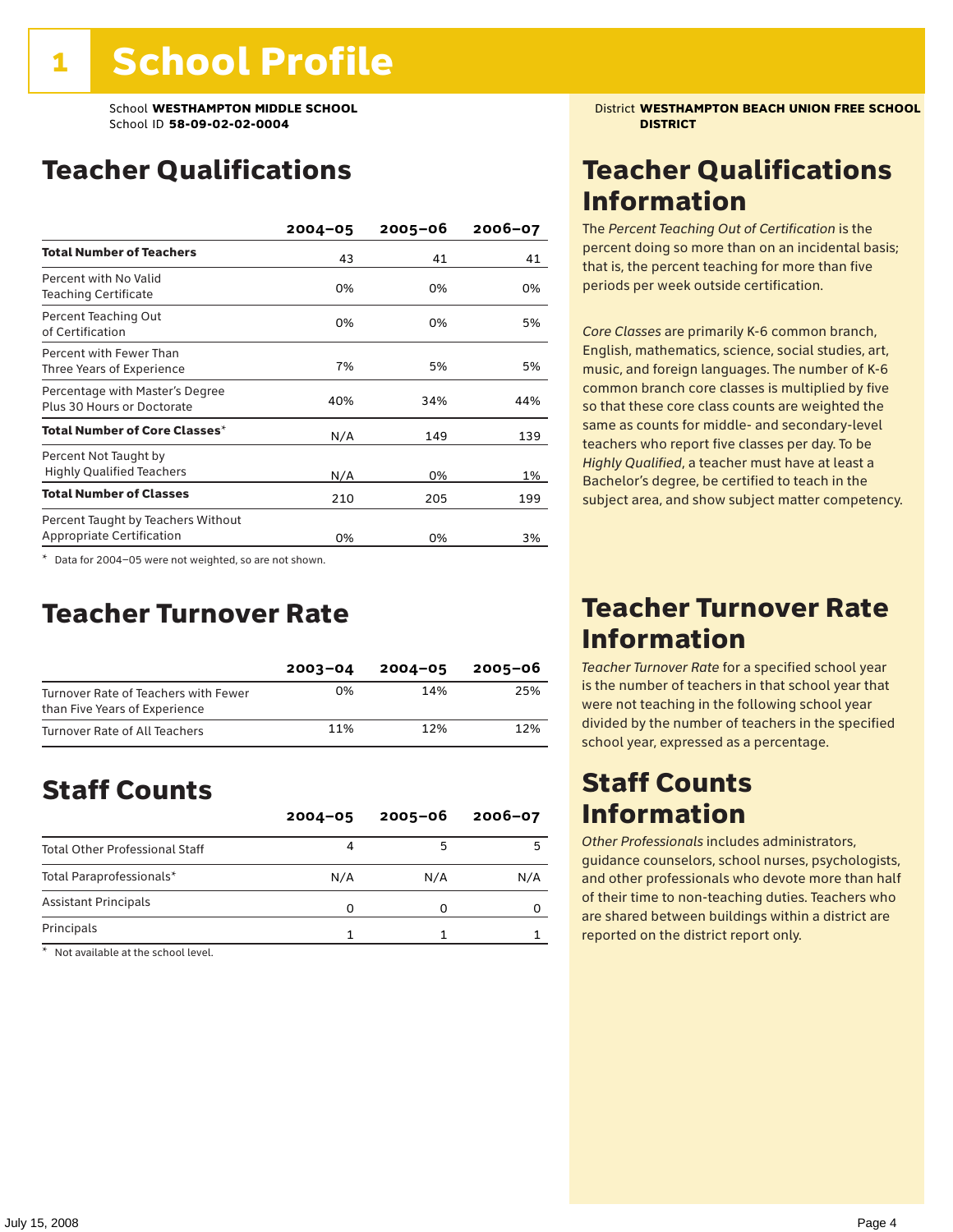### Understanding How Accountability Works in New York State

The federal No Child Left Behind (NCLB) Act requires that states develop and report on measures of student proficiency in 1) English language arts (ELA), in 2) mathematics, and on 3) a third indicator. In New York State in 2006–07, the third indicator is science at the elementary/middle level and graduation rate at the secondary level. Schools or districts that meet predefined goals on these measures are making Adequate Yearly Progress (AYP).



For more information about accountability in New York State, visit: www.emsc.nysed.gov/irts/accountability/home.shtml

#### 1 English Language Arts (ELA)

To make AYP in ELA, every accountability group must make AYP. For a group to make AYP, it must meet the participation *and* the performance criteria.

#### A Participation Criterion

At the elementary/middle level, 95 percent of Grades 3–8 students enrolled during the test administration period in each group with 40 or more students must be tested on the New York State Testing Program (NYSTP) in ELA or, if appropriate, the New York State English as a Second Language Achievement Test (NYSESLAT), or the New York State Alternate Assessment (NYSAA) in ELA. At the secondary level, 95 percent of seniors in 2006–07 in each accountability group with 40 or more students must have taken an English examination that meets the students' graduation requirement.

#### B Performance Criterion

At the elementary/middle level, the Performance Index (PI) of each group with 30 or more continuously enrolled tested students must equal or exceed its Effective Annual Measurable Objective (AMO) or the group must make Safe Harbor. (NYSESLAT is used only for participation.) At the secondary level, the PI of each group in the 2003 cohort with 30 or more members must equal or exceed its Effective AMO or the group must make Safe Harbor. To make Safe Harbor, the PI of the group must equal or exceed its Safe Harbor Target and the group must qualify for Safe Harbor using the third indicator, science or graduation rate.

#### 2 Mathematics

The same criteria for making AYP in ELA apply to mathematics. At the elementary/middle level, the measures used to determine AYP are the NYSTP and the NYSAA in mathematics. At the secondary level, the measures are mathematics examinations that meet the students' graduation requirement.

#### 3 Third Indicator

In addition to English language arts and mathematics, the school must also make AYP in a third area of achievement. This means meeting the criteria in science at the elementary/middle level and the criteria in graduation rate at the secondary level.

Elementary/Middle-Level Science: To make AYP, the All Students group must meet the participation criterion *and* the performance criterion.

#### A Participation Criterion

Eighty percent of students in Grades 4 and/or 8 enrolled during the test administration period in the All Students group, if it has 40 or more students, must be tested on an accountability measure. In Grade 4, the measures are the Grade 4 elementary-level science test and the Grade 4 NYSAA in science. In Grade 8 science, the measures are the Grade 8 middle-level science test, Regents science examinations, and the Grade 8 NYSAA in science.

#### B Performance Criterion

The PI of the All Students group must equal or exceed the State Science Standard (100) or the Science Progress Target.

Qualifying for Safe Harbor in Elementary/Middle-Level ELA and Math: To qualify, the PI must equal or exceed the State Science Standard or the Science Progress Target in elementary/middle-level science for that group.

Secondary-Level Graduation Rate: For a school to make AYP in graduation rate, the percent of students in the 2002 graduation-rate cohort in the All Students group earning a high school diploma by August 31, 2006 must equal or exceed the Graduation-Rate Standard (55%) or the Graduation-Rate Progress Target.

Qualifying for Safe Harbor in Secondary-Level ELA and Math: To qualify, the percent of the 2002 graduation-rate cohort earning a local diploma by August 31, 2006 must equal or exceed the Graduation-Rate Standard (55%) or the Graduation-Rate Progress Target for that group.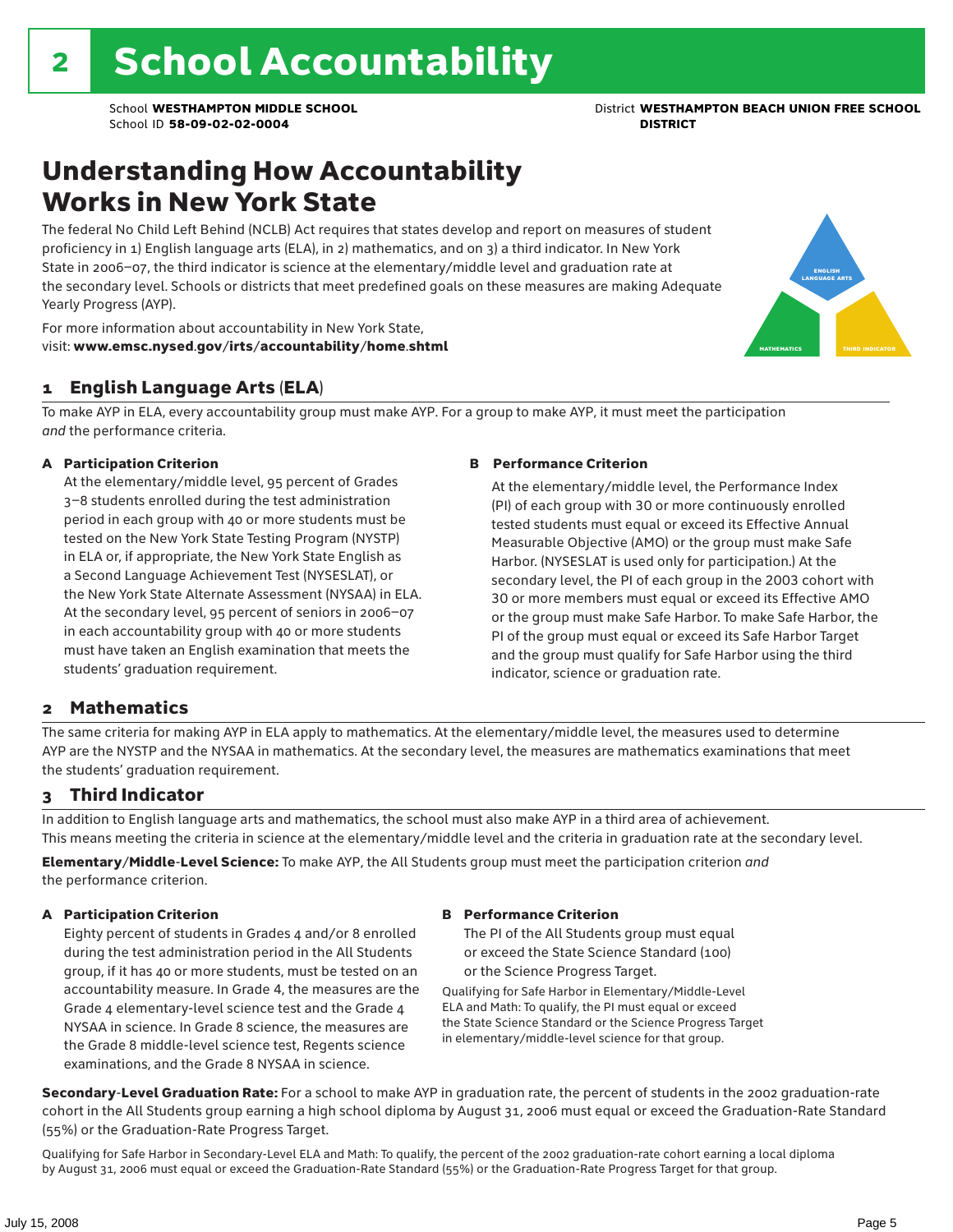## Useful Terms for Understanding Accountability

#### Accountability Cohort for English and Mathematics

The 2003 school accountability cohort consists of all students who first entered Grade 9 anywhere in the 2003–04 school year, and all ungraded students with disabilities who reached their seventeenth birthday in the 2003–04 school year, who were enrolled on October 4, 2006 and did not transfer to a diploma granting program. Students who earned a high school equivalency diploma or were enrolled in an approved high school equivalency preparation program on June 30, 2007, are not included in the 2003 school accountability cohort. The 2003 district accountability cohort consists of all students in each school accountability cohort plus students who transferred within the district after BEDS day plus students who were placed outside the district by the Committee on Special Education or district administrators and who met the other requirements for cohort membership. Cohort is defined in Section 100.2 (p) (16) of the Commissioner's Regulations.

#### Adequate Yearly Progress (AYP)

Adequate Yearly Progress (AYP) indicates satisfactory progress by a district or a school toward the goal of proficiency for all students.

#### Annual Measurable Objective (AMO)

The Annual Measurable Objective (AMO) is the Performance Index (PI) value that signifies that an accountability group is making satisfactory progress toward the goal that 100 percent of students will be proficient in the State's learning standards for English language arts and mathematics by 2013–14. The AMOs for each grade level will be increased as specified in CR100.2(p)(14) and will reach 200 in 2013–14. (See Effective AMO for further information.)

#### Continuously Enrolled Students

At the elementary/middle level, continuously enrolled students are those enrolled in the school or district on BEDS day (usually the first Wednesday in October) of the school year until the test administration period. At the secondary level, all students who meet the criteria for inclusion in the accountability cohort are considered to be continuously enrolled.

#### Effective Annual Measurable Objective (Effective AMO)

The Effective Annual Measurable Objective (Effective AMO) is the Performance Index (PI) value that each accountability group within a school or district is expected to achieve to make Adequate Yearly Progress (AYP). The Effective AMO is the lowest PI that an accountability group of a given size can achieve in a subject for the group's PI not to be considered significantly different from the AMO for that subject. If an accountability group's PI equals or exceeds the Effective AMO, it is considered to have made AYP. A more complete definition of Effective AMO and a table showing the PI values that each group size must equal or exceed to make AYP are available at www.emsc.nysed.gov/irts.

#### Graduation-Rate Cohort

This term is defined on the graduation-rate accountability page.

#### Performance Index (PI)

A Performance Index is a value from 0 to 200 that is assigned to an accountability group, indicating how that group performed on a required State test (or approved alternative) in English language arts, mathematics, or science. Student scores on the tests are converted to four performance levels, from Level 1 to Level 4. (See performance level definitions on the Overview Summary page.) At the elementary/middle level, the PI is calculated using the following equation:

100 × [(Count of Continuously Enrolled Tested Students Performing at Levels 2, 3, and 4 + the Count at Levels 3 and 4) ÷ Count of All Continuously Enrolled Tested Students]

At the secondary level, the PI is calculated using the following equation:

100 × [(Count of Cohort Members Performing at

Levels 2, 3, and 4 + the Count at Levels 3 and 4)  $\div$  Count of All Cohort Members]

A list of tests used to measure student performance for accountability is available at www.emsc.nysed.gov/irts.

#### Progress Target

For accountability groups below the State Standard in science or graduation rate, the Progress Target is an alternate method for making Adequate Yearly Progress (AYP) or qualifying for Safe Harbor in English language arts and mathematics based on improvement over the previous year's performance.

#### Safe Harbor

Safe Harbor provides an alternate means to demonstrate Adequate Yearly Progress (AYP) for accountability groups that do not achieve their Effective Annual Measurable Objectives (AMOs) in English or mathematics.

#### Safe Harbor Targets

The 2006–07 safe harbor targets were calculated using the following equation:

2005–06 PI + (200 – the 2005–06 PI) × 0.10

#### Science Progress Target

The elementary/middle-level 2006–07 Science Progress Target is calculated by adding one point to the 2005–06 PI. The 2007–08 Science Progress Target is calculated by adding one point to the 2006–07 PI. The 2006–07 target is provided for groups whose PI was below the State Science Standard in 2006–07.

#### Science Standard

The criterion value that represents a minimally satisfactory performance in science. In 2006–07, the State Science Standard at the elementary/middle level is a Performance Index (PI) of 100. The Commissioner may raise the State Science Standard at his discretion in future years.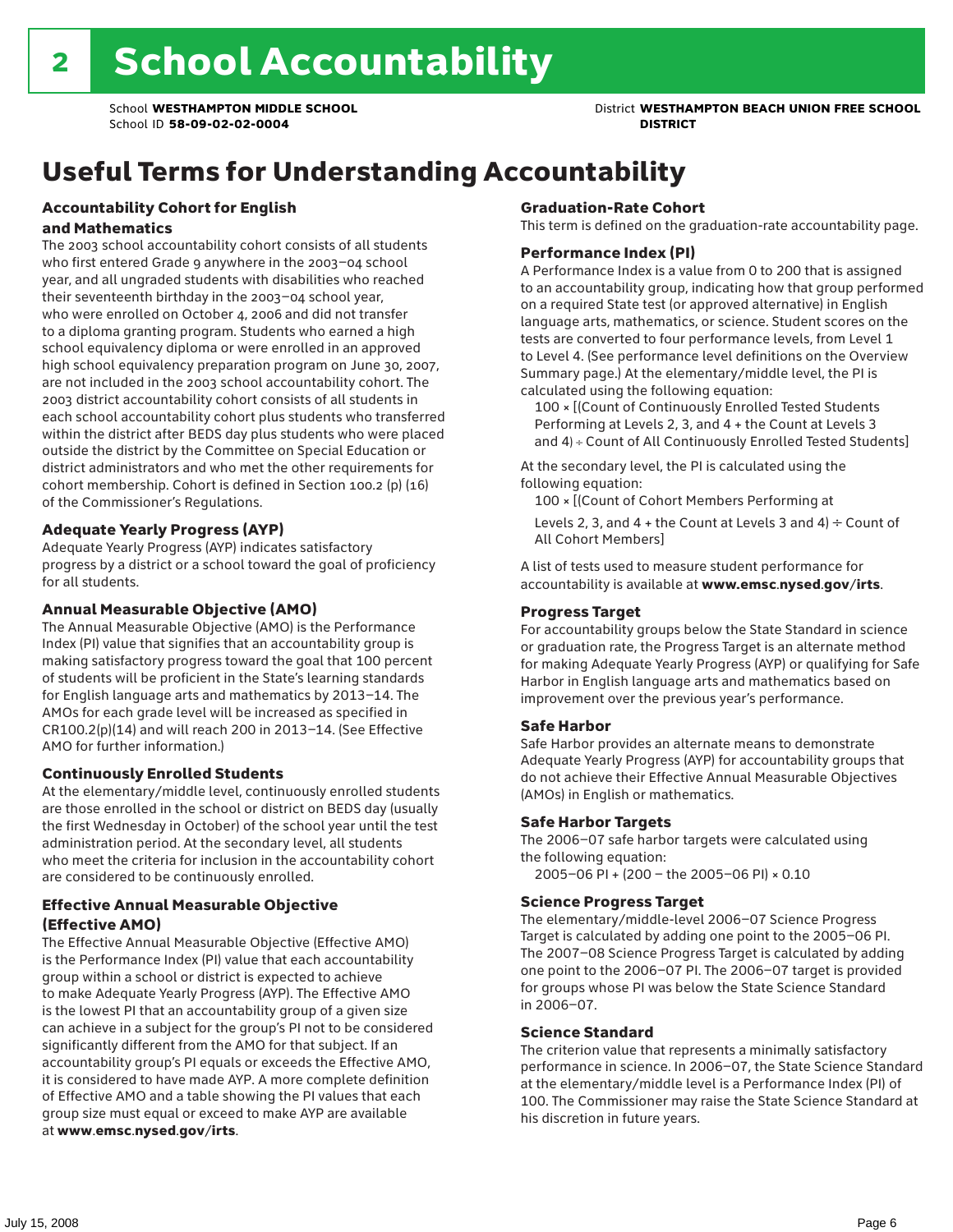School **WESTHAMPTON MIDDLE SCHOOL** District **WESTHAMPTON BEACH UNION FREE SCHOOL**

## Understanding Your School Accountability Status

The list below defines the school status categories applied to each accountability measure under New York State's accountability system, which is divided into a Federal Title I component and a State component. Accountability measures for schools at the elementary/middle level are English language arts (ELA), mathematics, and science; at the secondary level, they are ELA, mathematics, and graduation rate. A school may be assigned a different status for different accountability measures. The overall status of a school is the status assigned to the school for the accountability measure with the most advanced designation in the hierarchy. If the school receives Title I funds, it is the most advanced designation in the Title I hierarchy, unless the school is in good standing under Title I but identified as SRAP under the State hierarchy. A school that does not receive Title I funding in a school year does not have a federal status in that year; however, all schools (except charter schools) receive a state status even if they do not receive Title I funding. Schools in improvement status under Title I must provide school choice for their students; those in need of improvement in year 2 and beyond must also provide Supplemental Education Services to eligible students. Other consequences for schools not in good standing can be found at: www.emsc.nysed.gov/irts/school-accountability/about.shtml.

| <b>Federal Title I Status</b><br>(Applies to all New York State schools receiving Title I funds)                                                                                                                                                                                                         | <b>New York State Status</b><br>(Applies to all New York State public schools except charter schools) |                                                                                                                                                                                                                                                                                                                 |  |  |  |
|----------------------------------------------------------------------------------------------------------------------------------------------------------------------------------------------------------------------------------------------------------------------------------------------------------|-------------------------------------------------------------------------------------------------------|-----------------------------------------------------------------------------------------------------------------------------------------------------------------------------------------------------------------------------------------------------------------------------------------------------------------|--|--|--|
| School in Good Standing<br>Restructuring, Restructuring, Requiring Academic Progress, or as a School Under Registration Review.                                                                                                                                                                          |                                                                                                       | A school is considered to be in good standing if it has not been identified as a School in Need of Improvement, in Corrective Action, Planning for                                                                                                                                                              |  |  |  |
| School in Need of Improvement (Year 1)<br>A school that has not made AYP on the same accountability<br>measure for two consecutive years while receiving Title I funds<br>is considered a School in Need of Improvement (Year 1) for the<br>following year.                                              |                                                                                                       | <b>School Requiring Academic Progress (Year 1)</b><br>A school that has not made AYP on the same accountability<br>measure for two consecutive years is considered a School<br>Requiring Academic Progress (Year 1) for the following year.                                                                     |  |  |  |
| School in Need of Improvement (Year 2)<br>A School in Need of Improvement (Year 1) that does not make<br>AYP on the accountability measure for which it was identified<br>is considered a School in Need of Improvement (Year 2) for the<br>following year, if it continues to receive Title I funds.    |                                                                                                       | <b>School Requiring Academic Progress (Year 2)</b><br>A School Requiring Academic Progress (Year 1) that does not<br>make AYP on the accountability measure for which it was identified<br>is considered a School Requiring Academic Progress (Year 2) for<br>the following year.                               |  |  |  |
| <b>School in Corrective Action</b><br>A School in Need of Improvement (Year 2) that does not make<br>AYP on the accountability measure for which it was identified is<br>considered a School in Corrective Action for the following year,<br>if it continues to receive Title I funds.                   |                                                                                                       | <b>School Requiring Academic Progress (Year 3)</b><br>A School Requiring Academic Progress (Year 2) that does not<br>make AYP on the accountability measure for which it was identified<br>is considered a School Requiring Academic Progress (Year 3) for<br>the following year.                               |  |  |  |
| <b>School Planning for Restructuring</b><br>A School in Corrective Action that does not make AYP on the<br>accountability measure for which it was identified is considered<br>a School Planning for Restructuring for the following year, if it<br>continues to receive Title I funds.                  |                                                                                                       | <b>School Requiring Academic Progress (Year 4)</b><br>A School Requiring Academic Progress (Year 3) that does not<br>make AYP on the accountability measure for which it was identified<br>is considered a School Requiring Academic Progress (Year 4) for<br>the following year.                               |  |  |  |
| <b>School Restructuring (Year 1)</b><br>A School Planning for Restructuring that does not make<br>AYP on the accountability measure for which it was identified is<br>considered a School Restructuring (Year 1) for the following year,<br>if it continues to receive Title I funds.                    |                                                                                                       | <b>School Requiring Academic Progress (Year 5 and above)</b><br>A School Requiring Academic Progress (Year 4 and above) that does not<br>make AYP on the accountability measure for which it was identified is<br>considered a School Requiring Academic Progress (Year 5 and above) for<br>the following year. |  |  |  |
| School Restructuring (Year 2 and above)<br>A School Restructuring (Year 1 and above) that does not make<br>AYP on the accountability measure for which it was identified<br>is considered a School Restructuring (Year 2 and above) for the<br>following year, if it continues to receive Title I funds. |                                                                                                       |                                                                                                                                                                                                                                                                                                                 |  |  |  |

Pending - A school's status is "Pending" if the school requires special evaluation procedures and they have not yet been completed.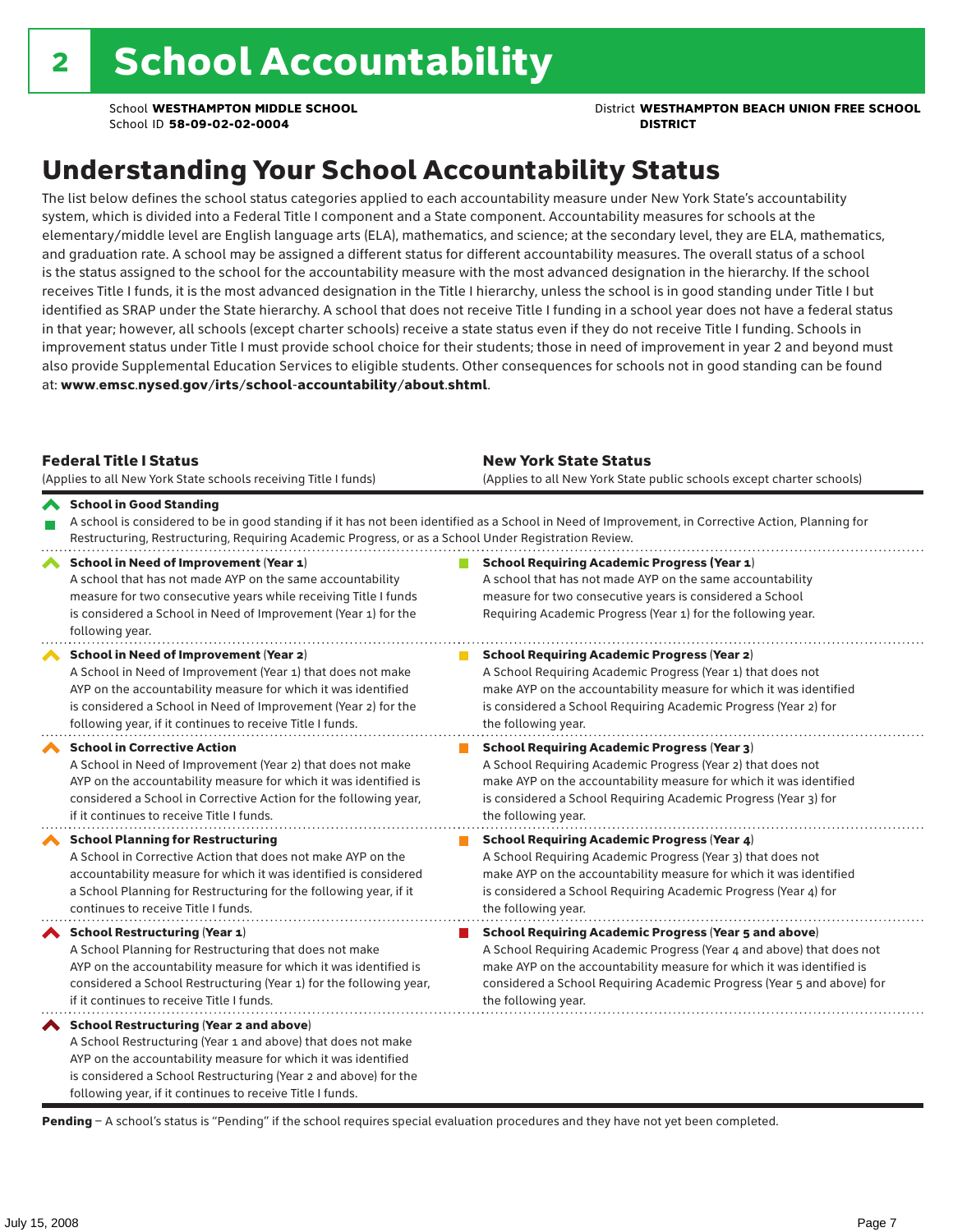# 2 School Accountability

School ID 58-09-02-02-0004

School **WESTHAMPTON MIDDLE SCHOOL**<br>School ID 58-09-02-020404<br>District **District Politics** 

### Summary

| <b>Overall Accountability</b> | <b>Good Standing</b> |                                                                                                                                                                                                                                                                                                                                        |                                                         |                        |  |  |  |
|-------------------------------|----------------------|----------------------------------------------------------------------------------------------------------------------------------------------------------------------------------------------------------------------------------------------------------------------------------------------------------------------------------------|---------------------------------------------------------|------------------------|--|--|--|
| Status (2007-08)              |                      | <b>Elementary/Middle Level</b>                                                                                                                                                                                                                                                                                                         |                                                         | <b>Secondary Level</b> |  |  |  |
|                               | <b>ELA</b>           | Good Standing                                                                                                                                                                                                                                                                                                                          | ELA                                                     |                        |  |  |  |
|                               | Math                 | Good Standing                                                                                                                                                                                                                                                                                                                          | Math                                                    |                        |  |  |  |
|                               |                      | Science <a> Science</a> Science Science Science <a> Science <a> Science <a> Science <a> Science <a> Science <a> Science <a> Science <a> Science <a> Science <a> Science <a<br></a<br> Science <a> Science <a> Science <a<br <="" td=""><td><b>Graduation Rate</b></td><td></td></a<br></a></a></a></a></a></a></a></a></a></a></a></a> | <b>Graduation Rate</b>                                  |                        |  |  |  |
| <b>Title I Part A Funding</b> |                      |                                                                                                                                                                                                                                                                                                                                        | <b>Years the School Received Title I Part A Funding</b> |                        |  |  |  |
|                               | $2005 - 06$          |                                                                                                                                                                                                                                                                                                                                        | $2006 - 07$                                             | $2007 - 08$            |  |  |  |
|                               | <b>YES</b>           |                                                                                                                                                                                                                                                                                                                                        | <b>YES</b>                                              | <b>YES</b>             |  |  |  |

#### On which accountability measures did this school make Adequate Yearly Progress (AYP) and which groups made AYP on each measure?

|                                                     | <b>Elementary/Middle Level</b> |                 |               |               | <b>Secondary Level</b> |                        |  |  |
|-----------------------------------------------------|--------------------------------|-----------------|---------------|---------------|------------------------|------------------------|--|--|
|                                                     | English                        |                 |               | English       |                        |                        |  |  |
| <b>Student Groups</b>                               | Language Arts                  | Mathematics     | Science       | Language Arts | Mathematics            | <b>Graduation Rate</b> |  |  |
| <b>All Students</b>                                 | V                              | v               | V             |               |                        |                        |  |  |
| <b>Ethnicity</b>                                    |                                |                 |               |               |                        |                        |  |  |
| American Indian or Alaska Native                    |                                |                 |               |               |                        |                        |  |  |
| <b>Black or African American</b>                    |                                |                 |               |               |                        |                        |  |  |
| Hispanic or Latino                                  |                                |                 |               |               |                        |                        |  |  |
| Asian or Native Hawaiian/Other Pacific<br>Islander  |                                |                 |               |               |                        |                        |  |  |
| White                                               | v                              | v               |               |               |                        |                        |  |  |
| Multiracial                                         |                                |                 |               |               |                        |                        |  |  |
| <b>Other Groups</b>                                 |                                |                 |               |               |                        |                        |  |  |
| <b>Students with Disabilities</b>                   | V                              | V               |               |               |                        |                        |  |  |
| Limited English Proficient                          |                                |                 |               |               |                        |                        |  |  |
| <b>Economically Disadvantaged</b>                   | V                              | V               |               |               |                        |                        |  |  |
| <b>Student groups making</b><br>AYP in each subject | $\sqrt{5}$ of 5                | $\sqrt{5}$ of 5 | $\vee$ 1 of 1 |               |                        |                        |  |  |

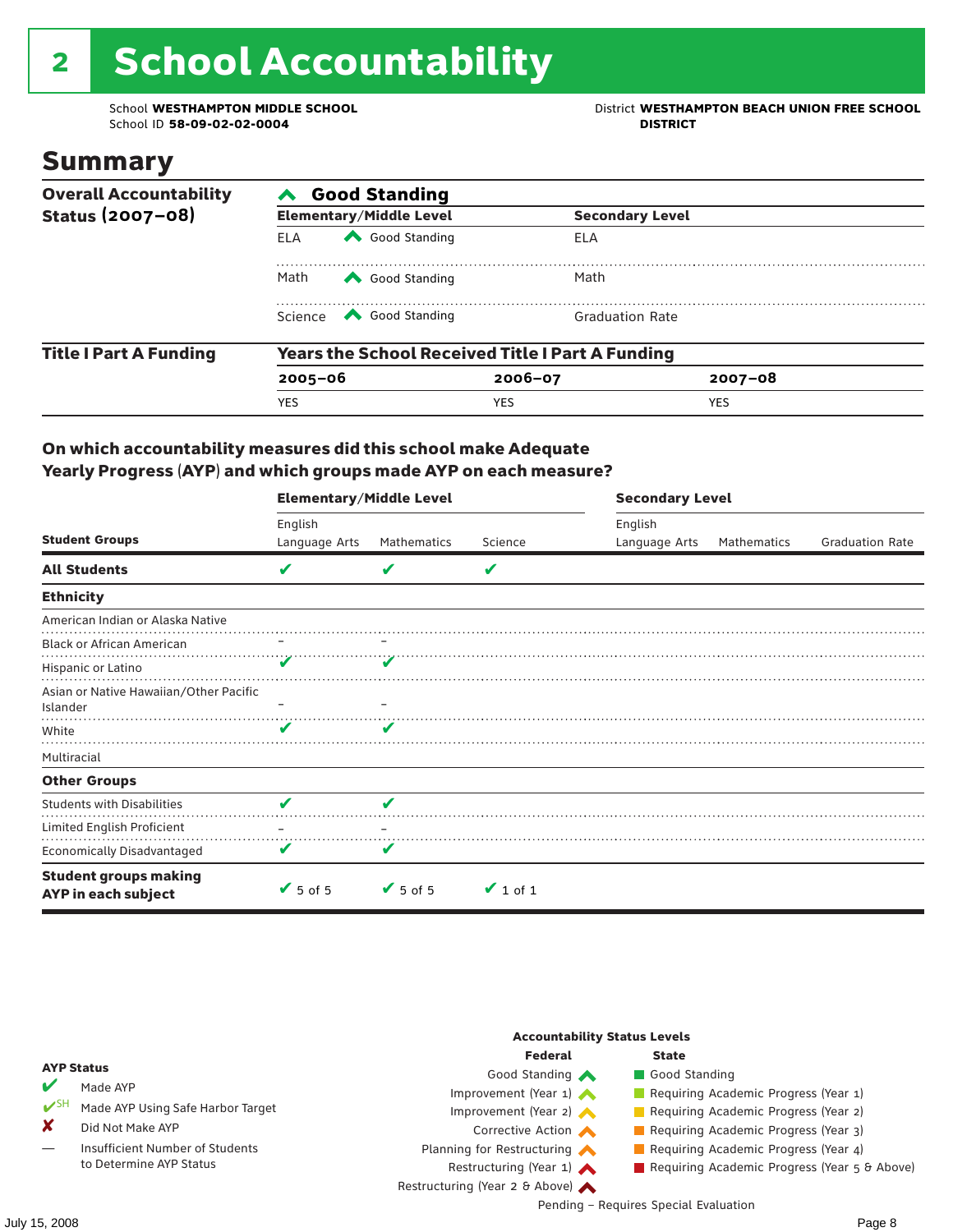School **WESTHAMPTON MIDDLE SCHOOL** District **WESTHAMPTON BEACH UNION FREE SCHOOL**

### **Elementary/Middle-Level English Language Arts**

| <b>Accountability Status</b><br>for This Subject<br>$(2007 - 08)$ | ▰      | Good Standing                                          |
|-------------------------------------------------------------------|--------|--------------------------------------------------------|
| <b>Accountability Measures</b>                                    | 5 of 5 | Student groups making AYP in English Language Arts     |
|                                                                   |        | Made AYP                                               |
| <b>Prospective Status</b>                                         |        | This school will be in good standing in 2008-09. [101] |

#### How did students in each accountability group perform on **elementary/middle-level English Language Arts accountability measures?**

|                                                          | <b>AYP</b>                 | Participation $2$ |            | Test Performance <sup>3</sup> |             | <b>Performance Objectives</b> |                    |             |
|----------------------------------------------------------|----------------------------|-------------------|------------|-------------------------------|-------------|-------------------------------|--------------------|-------------|
| <b>Student Group</b>                                     |                            | Met               | Percentage | Met                           | Performance | Effective                     | Safe Harbor Target |             |
| (Total: Continuous Enrollment) <sup>1</sup>              | <b>Status</b>              | Criterion         | Tested     | Criterion                     | Index       | AMO                           | 2006-07            | $2007 - 08$ |
| <b>All Students (439:429)</b>                            | V                          | V                 | 100%       | V                             | 179         | 117                           |                    |             |
| <b>Ethnicity</b>                                         |                            |                   |            |                               |             |                               |                    |             |
| American Indian or Alaska Native<br>(0:0)                |                            |                   |            |                               |             |                               |                    |             |
| <b>Black or African American</b><br>(13:11)              |                            |                   |            |                               |             |                               |                    |             |
| Hispanic or Latino <sup>(40:33)</sup>                    | $\mathbf v$                | V                 | 100%       | V                             | 158         | 105                           |                    |             |
| Asian or Native Hawaiian/Other Pacific<br>Islander (5:5) |                            |                   |            |                               |             |                               |                    |             |
| White (381:380)                                          | $\boldsymbol{\mathcal{L}}$ | V                 | 100%       | V                             | 181         | 116                           |                    |             |
| Multiracial (0:0)                                        |                            |                   |            |                               |             |                               |                    |             |
| <b>Other Groups</b>                                      |                            |                   |            |                               |             |                               |                    |             |
| Students with Disabilities <sup>4</sup><br>(55:55)       | $\boldsymbol{\mathcal{U}}$ | V                 |            | V                             | 145         | 109                           |                    |             |
| Limited English Proficient <sup>5</sup>                  |                            |                   | 100%       |                               |             |                               |                    |             |
| (13:8)                                                   |                            |                   |            |                               |             |                               |                    |             |
| <b>Economically Disadvantaged</b><br>(42:37)             | V                          | V                 | 100%       | V                             | 157         | 106                           |                    |             |
| <b>Final AYP Determination</b>                           | $V$ 5 of 5                 |                   |            |                               |             |                               |                    |             |

#### **NOTES**

- <sup>1</sup> These data show the count of students enrolled during the test administration period (used for Participation) followed by the count of continuously enrolled tested students (used for Performance). For accountability calculations,
- students who were excused from testing for medical reasons are not included in the enrollment count. <sup>2</sup> Groups with fewer than 40 students enrolled during the test administration period are not required to meet the participation criterion. If the participation rate of a group fell below 95 percent in 2006–07, the enrollment shown is the sum of 2005–06 and 2006–07 enrollments and the percent tested is the weighted average
- of the participation rates over those two years.<br><sup>3</sup> For schools with fewer than 30 continuously enrolled tested students in the All Students group in 2006–07, data for 2005–06 and 2006–07 were combined to determine counts and PIs. For schools with 30 or more continuously enrolled students in the All Students group in 2006–07, student groups with fewer than 30
- continuously enrolled tested students are not required to meet the performance criterion. <sup>4</sup> If the school failed to make AYP solely because of the performance of students with disabilities, met the 95% participation requirement for this group, and would meet or exceed the AMO for this subject if 34 points were added to the PI, then the school is considered to have made AYP for students with disabilities.
- $5$  If the count of LEP students is equal to or greater than 30, former LEP students are also included in the performance calculations.
- ‡ This student group did not make AYP in science; therefore, it did not qualify for Safe Harbor.
- Made AYP
	- Made AYP Using Safe Harbor Target
- X Did Not Make AYP
- Insufficient Number of Students to Determine AYP Status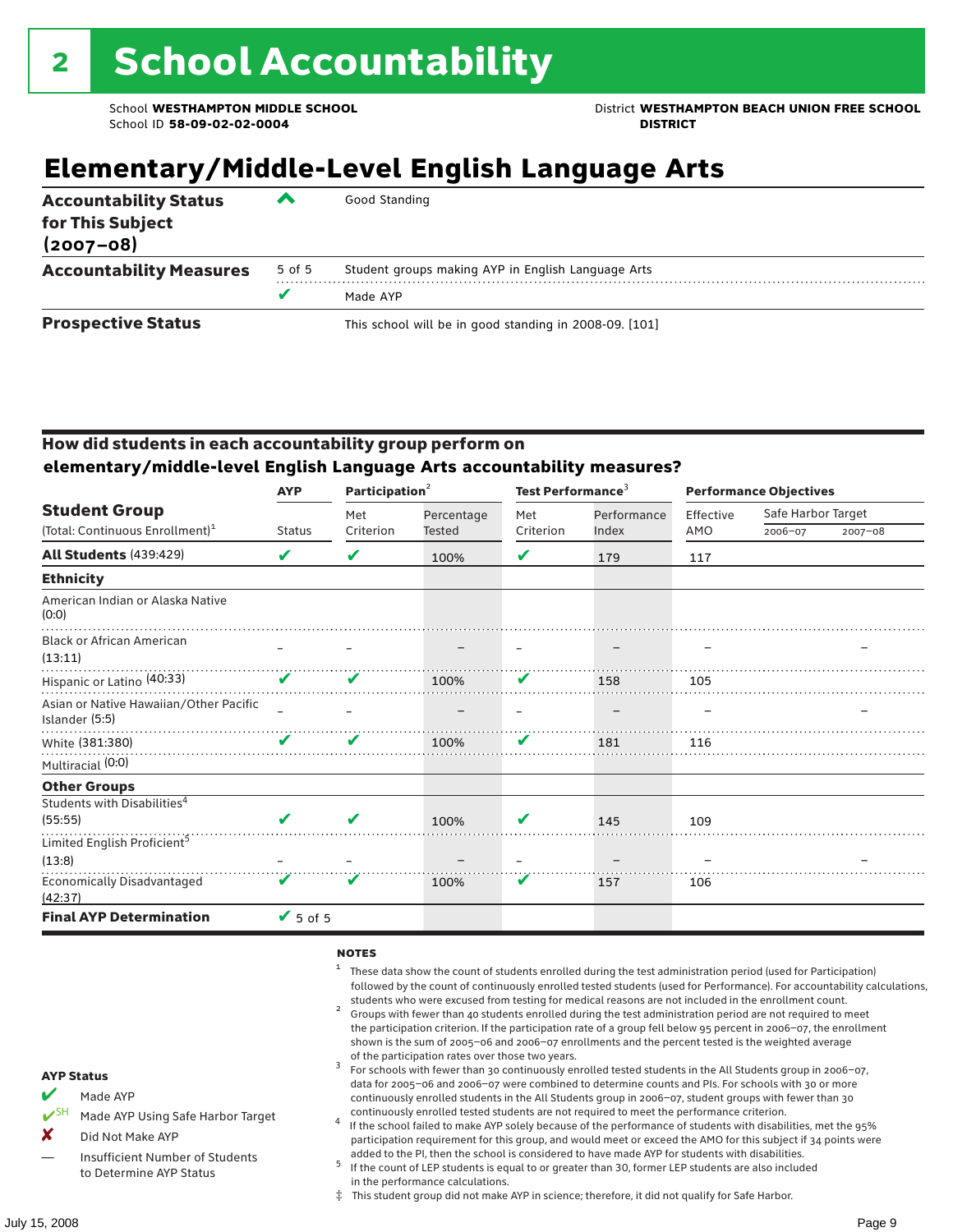School **WESTHAMPTON MIDDLE SCHOOL** District **WESTHAMPTON BEACH UNION FREE SCHOOL**

### **Elementary/Middle-Level Mathematics**

| <b>Accountability Status</b><br>for This Subject<br>$(2007 - 08)$ | ▰      | Good Standing                                          |
|-------------------------------------------------------------------|--------|--------------------------------------------------------|
| <b>Accountability Measures</b>                                    | 5 of 5 | Student groups making AYP in Mathematics               |
|                                                                   |        | Made AYP                                               |
| <b>Prospective Status</b>                                         |        | This school will be in good standing in 2008-09. [101] |

#### How did students in each accountability group perform on **elementary/middle-level Mathematics accountability measures?**

|                                                          | <b>AYP</b>    | Participation <sup>2</sup> |               | Test Performance <sup>3</sup> |             | <b>Performance Objectives</b> |                    |         |
|----------------------------------------------------------|---------------|----------------------------|---------------|-------------------------------|-------------|-------------------------------|--------------------|---------|
| <b>Student Group</b>                                     |               | Met                        | Percentage    | Met                           | Performance | Effective                     | Safe Harbor Target |         |
| (Total: Continuous Enrollment) <sup>1</sup>              | <b>Status</b> | Criterion                  | <b>Tested</b> | Criterion                     | Index       | AMO                           | 2006-07            | 2007-08 |
| <b>All Students (438:427)</b>                            | V             | V                          | 100%          | V                             | 182         | 81                            |                    |         |
| <b>Ethnicity</b>                                         |               |                            |               |                               |             |                               |                    |         |
| American Indian or Alaska Native<br>(0:0)                |               |                            |               |                               |             |                               |                    |         |
| <b>Black or African American</b><br>(13:11)              |               |                            |               |                               |             |                               |                    |         |
| Hispanic or Latino <sup>(40:34)</sup>                    | $\mathbf v$   | V                          | 98%           | V                             | 159         | 69                            |                    |         |
| Asian or Native Hawaiian/Other Pacific<br>Islander (5:5) |               |                            |               |                               |             |                               |                    |         |
| White (380:377)                                          | ✔             | v                          | 100%          | V                             | 185         | 80                            |                    |         |
| Multiracial (0:0)                                        |               |                            |               |                               |             |                               |                    |         |
| <b>Other Groups</b>                                      |               |                            |               |                               |             |                               |                    |         |
| Students with Disabilities <sup>4</sup>                  |               |                            |               |                               |             |                               |                    |         |
| (54:53)                                                  | V             | v                          | 98%           | V                             | 145         | 73                            |                    |         |
| Limited English Proficient <sup>5</sup>                  |               |                            |               |                               |             |                               |                    |         |
| (13:11)                                                  |               |                            |               |                               |             |                               |                    |         |
| <b>Economically Disadvantaged</b><br>(40:37)             | V             | V                          | 100%          | V                             | 165         | 70                            |                    |         |
| <b>Final AYP Determination</b>                           | $V$ 5 of 5    |                            |               |                               |             |                               |                    |         |

#### **NOTES**

- <sup>1</sup> These data show the count of students enrolled during the test administration period (used for Participation) followed by the count of continuously enrolled tested students (used for Performance). For accountability calculations,
- students who were excused from testing for medical reasons are not included in the enrollment count.<br><sup>2</sup> Groups with fewer than 40 students enrolled during the test administration period are not required to meet the participation criterion. If the participation rate of a group fell below 95 percent in 2006–07, the enrollment shown is the sum of 2005–06 and 2006–07 enrollments and the percent tested is the weighted average
- of the participation rates over those two years.<br><sup>3</sup> For schools with fewer than 30 continuously enrolled tested students in the All Students group in 2006–07, data for 2005–06 and 2006–07 were combined to determine counts and PIs. For schools with 30 or more continuously enrolled students in the All Students group in 2006–07, student groups with fewer than 30
- continuously enrolled tested students are not required to meet the performance criterion. <sup>4</sup> If the school failed to make AYP solely because of the performance of students with disabilities, met the 95% participation requirement for this group, and would meet or exceed the AMO for this subject if 34 points were added to the PI, then the school is considered to have made AYP for students with disabilities.
- $5$  If the count of LEP students is equal to or greater than 30, former LEP students are also included in the performance calculations.
- ‡ This student group did not make AYP in science; therefore, it did not qualify for Safe Harbor.
- Made AYP
	- Made AYP Using Safe Harbor Target
- X Did Not Make AYP
- Insufficient Number of Students to Determine AYP Status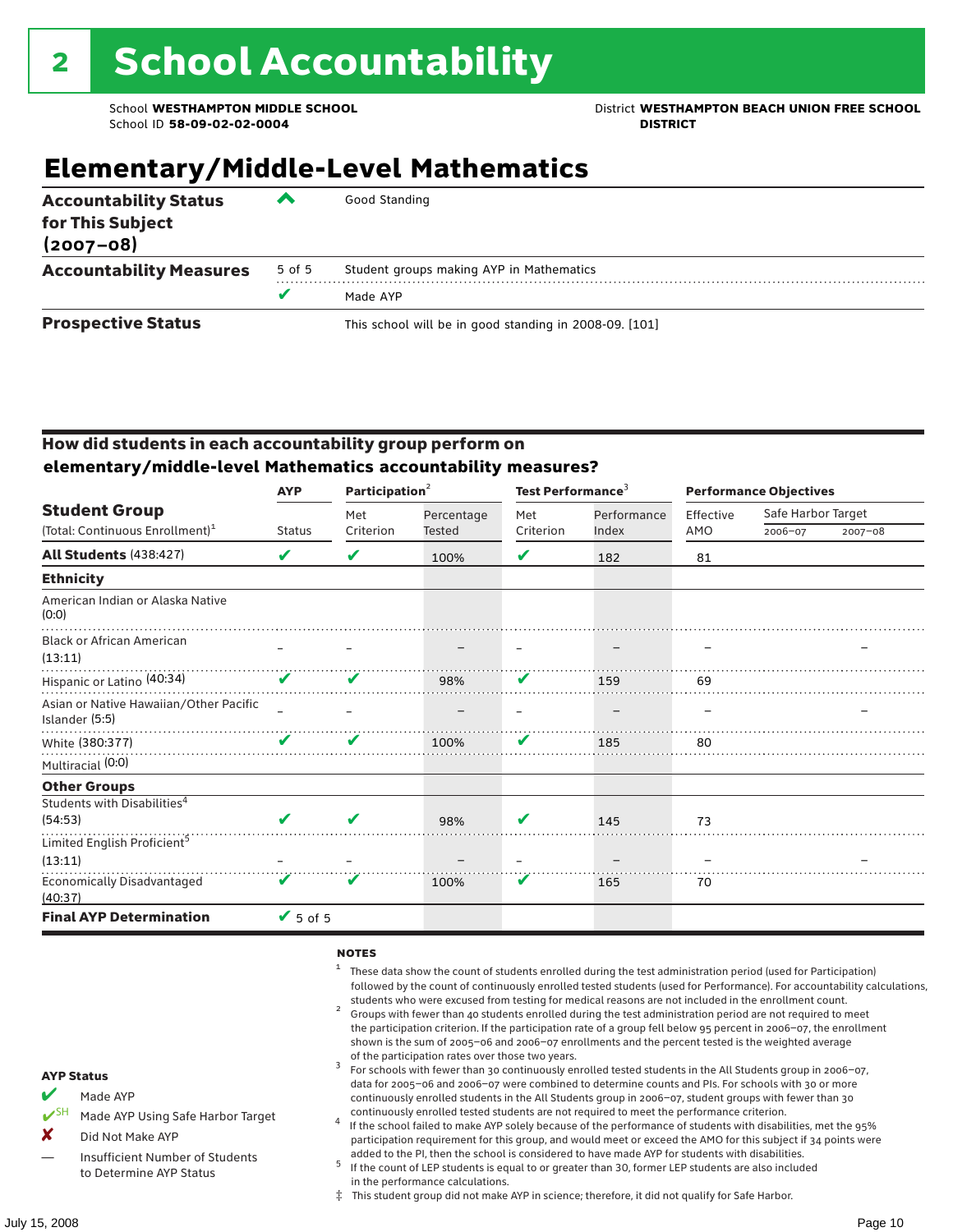School **WESTHAMPTON MIDDLE SCHOOL**<br>School ID 58-09-02-020404<br>DISTRICT DISTRICT

## Elementary/Middle-Level Science

| <b>Accountability Status</b>   | ◚          | Good Standing                                          |  |  |  |  |  |
|--------------------------------|------------|--------------------------------------------------------|--|--|--|--|--|
| for This Subject               |            |                                                        |  |  |  |  |  |
| $(2007 - 08)$                  |            |                                                        |  |  |  |  |  |
| <b>Accountability Measures</b> | $1$ of $1$ | Student groups making AYP in Science                   |  |  |  |  |  |
|                                | v          | Made AYP                                               |  |  |  |  |  |
| <b>Prospective Status</b>      |            | This school will be in good standing in 2008-09. [101] |  |  |  |  |  |

#### How did students in each accountability group perform on elementary/middle-level science accountability measures?

|                                                                                                                                                                            | <b>AYP</b>    |                                                   | Participation <sup>2</sup>                                                    |                                                            | Test Performance <sup>3</sup> |                                                                                                                                                                                                                                                                                                                                                                                                                                                                                                                                                                                                                                                                              | <b>Performance Objectives</b> |                                                                                                                                                                                                                                                                                                                                                                 |  |
|----------------------------------------------------------------------------------------------------------------------------------------------------------------------------|---------------|---------------------------------------------------|-------------------------------------------------------------------------------|------------------------------------------------------------|-------------------------------|------------------------------------------------------------------------------------------------------------------------------------------------------------------------------------------------------------------------------------------------------------------------------------------------------------------------------------------------------------------------------------------------------------------------------------------------------------------------------------------------------------------------------------------------------------------------------------------------------------------------------------------------------------------------------|-------------------------------|-----------------------------------------------------------------------------------------------------------------------------------------------------------------------------------------------------------------------------------------------------------------------------------------------------------------------------------------------------------------|--|
| <b>Student Group</b>                                                                                                                                                       |               | Safe Harbor                                       | Met                                                                           | Percentage                                                 | Met                           | Performance                                                                                                                                                                                                                                                                                                                                                                                                                                                                                                                                                                                                                                                                  | State                         | Progress Target                                                                                                                                                                                                                                                                                                                                                 |  |
| (Total: Continuous Enrollment) <sup>1</sup>                                                                                                                                |               | Status Qualification                              | Criterion                                                                     | Tested                                                     | Criterion                     | Index                                                                                                                                                                                                                                                                                                                                                                                                                                                                                                                                                                                                                                                                        | Standard                      | 2006-07 2007-08                                                                                                                                                                                                                                                                                                                                                 |  |
| <b>All Students (199:191)</b>                                                                                                                                              | V             | Oualified                                         | V                                                                             | 99%                                                        | V                             | 185                                                                                                                                                                                                                                                                                                                                                                                                                                                                                                                                                                                                                                                                          | 100                           |                                                                                                                                                                                                                                                                                                                                                                 |  |
| <b>Ethnicity</b>                                                                                                                                                           |               |                                                   |                                                                               |                                                            |                               |                                                                                                                                                                                                                                                                                                                                                                                                                                                                                                                                                                                                                                                                              |                               |                                                                                                                                                                                                                                                                                                                                                                 |  |
| American Indian or Alaska Native<br>(0:0)                                                                                                                                  |               |                                                   |                                                                               |                                                            |                               |                                                                                                                                                                                                                                                                                                                                                                                                                                                                                                                                                                                                                                                                              |                               |                                                                                                                                                                                                                                                                                                                                                                 |  |
| <b>Black or African American</b><br>(7:7)                                                                                                                                  |               |                                                   |                                                                               |                                                            |                               |                                                                                                                                                                                                                                                                                                                                                                                                                                                                                                                                                                                                                                                                              |                               |                                                                                                                                                                                                                                                                                                                                                                 |  |
| Hispanic or Latino (20:15)                                                                                                                                                 |               |                                                   |                                                                               |                                                            |                               |                                                                                                                                                                                                                                                                                                                                                                                                                                                                                                                                                                                                                                                                              |                               |                                                                                                                                                                                                                                                                                                                                                                 |  |
| Asian or Native Hawaiian/Other Pacific<br>Islander (2:2)                                                                                                                   |               |                                                   |                                                                               |                                                            |                               |                                                                                                                                                                                                                                                                                                                                                                                                                                                                                                                                                                                                                                                                              |                               |                                                                                                                                                                                                                                                                                                                                                                 |  |
| White (170:167)                                                                                                                                                            |               | <b>Oualified</b>                                  | V                                                                             | 99%                                                        | V                             | 189                                                                                                                                                                                                                                                                                                                                                                                                                                                                                                                                                                                                                                                                          | 100                           |                                                                                                                                                                                                                                                                                                                                                                 |  |
| Multiracial (0:0)                                                                                                                                                          |               |                                                   |                                                                               |                                                            |                               |                                                                                                                                                                                                                                                                                                                                                                                                                                                                                                                                                                                                                                                                              |                               |                                                                                                                                                                                                                                                                                                                                                                 |  |
| <b>Other Groups</b>                                                                                                                                                        |               |                                                   |                                                                               |                                                            |                               |                                                                                                                                                                                                                                                                                                                                                                                                                                                                                                                                                                                                                                                                              |                               |                                                                                                                                                                                                                                                                                                                                                                 |  |
| <b>Students with Disabilities</b><br>(29:29)                                                                                                                               |               |                                                   |                                                                               |                                                            |                               |                                                                                                                                                                                                                                                                                                                                                                                                                                                                                                                                                                                                                                                                              |                               |                                                                                                                                                                                                                                                                                                                                                                 |  |
| Limited English Proficient <sup>4</sup><br>(6:4)                                                                                                                           |               |                                                   |                                                                               |                                                            |                               |                                                                                                                                                                                                                                                                                                                                                                                                                                                                                                                                                                                                                                                                              |                               |                                                                                                                                                                                                                                                                                                                                                                 |  |
| <b>Economically Disadvantaged</b><br>(13:12)                                                                                                                               |               |                                                   |                                                                               |                                                            |                               |                                                                                                                                                                                                                                                                                                                                                                                                                                                                                                                                                                                                                                                                              |                               |                                                                                                                                                                                                                                                                                                                                                                 |  |
| <b>Final AYP Determination</b>                                                                                                                                             | $\vee$ 1 of 1 |                                                   |                                                                               |                                                            |                               |                                                                                                                                                                                                                                                                                                                                                                                                                                                                                                                                                                                                                                                                              |                               |                                                                                                                                                                                                                                                                                                                                                                 |  |
| <b>AYP Status</b><br>V<br>Made AYP<br>$V^{SH}$<br>Made AYP Using Safe Harbor Target<br>X<br>Did Not Make AYP<br>Insufficient Number of Students<br>to Determine AYP Status |               | <b>NOTES</b><br>1<br>$\overline{\mathbf{c}}$<br>3 | participation rates over those two years.<br>in the performance calculations. | were combined to determine counts and performance indices. |                               | These data show the count of students enrolled during the test administration period (used for Participation)<br>students who were excused from testing for medical reasons are not included in the enrollment count.<br>Groups with fewer than 40 students enrolled during the test administration period are not required to meet<br>the participation criterion. If the participation rate of a group fell below 80 percent in 2006-07, the enrollment<br>shown is the sum of 2005-06 and 2006-07 enrollments and the percent tested is the weighted average of the<br>If the count of LEP students is equal to or greater than 30, former LEP students are also included |                               | followed by the count of continuously enrolled tested students (used for Performance). For accountability calculations,<br>Groups with fewer than 30 continuously enrolled tested students are not required to meet the performance criterion.<br>For schools with fewer than 30 continuously enrolled tested students in 2006-07, data for 2005-06 and 2006-07 |  |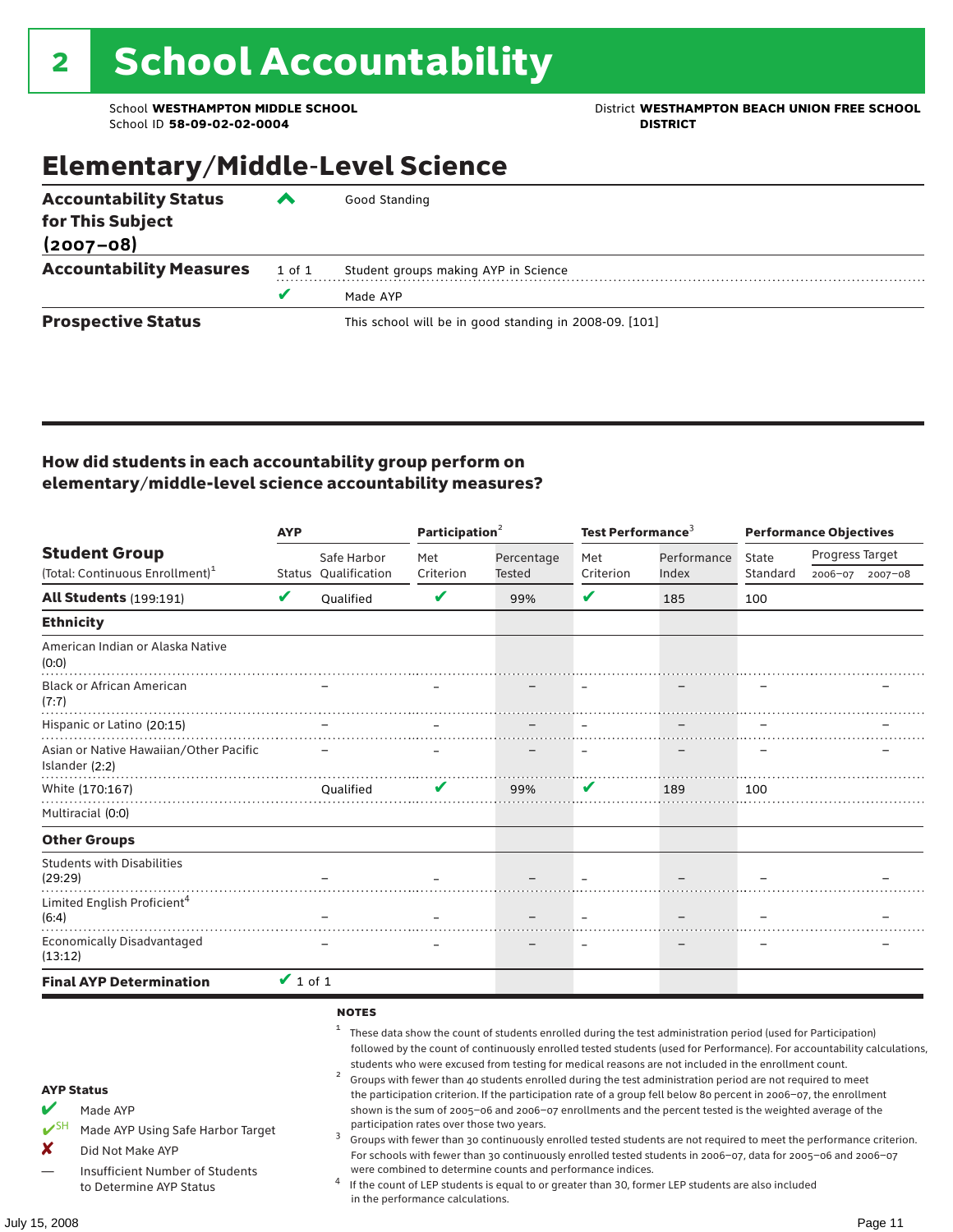### Summary of 2006–07 School Performance

Performance on the State assessments in English language arts, mathematics, and science at the elementary and middle levels is reported in terms of mean scores and the percentage of tested students scoring at or above Level 2, Level 3, and Level 4. Performance on the State assessments in ELA and mathematics at the secondary level is reported in terms of the percentage of students in a cohort scoring at these levels.

|                              | Percentage of students that<br>scored at or above Level 3 | Total<br>Tested |      |
|------------------------------|-----------------------------------------------------------|-----------------|------|
| <b>English Language Arts</b> | 0%                                                        | 50%             | 100% |
| Grade 6                      | 90%                                                       |                 | 68   |
| Grade 7                      | 78%                                                       |                 | 172  |
| Grade 8                      | 77%                                                       |                 | 196  |
| <b>Mathematics</b>           |                                                           |                 |      |
| Grade 6                      | 87%                                                       |                 | 67   |
| Grade 7                      | 88%                                                       |                 | 172  |
| Grade 8                      | 78%                                                       |                 | 198  |
| <b>Science</b>               |                                                           |                 |      |
| Grade 8                      | 82%                                                       |                 | 142  |

School **WESTHAMPTON MIDDLE SCHOOL** District **WESTHAMPTON BEACH UNION FREE SCHOOL**

#### About the Performance Level Descriptors

#### Level 1: Not Meeting Learning Standards.

Student performance does not demonstrate an understanding of the content expected in the subject and grade level.

#### Level 2: Partially Meeting Learning Standards.

Student performance demonstrates a partial understanding of the content expected in the subject and grade level.

#### Level 3: Meeting Learning Standards.

Student performance demonstrates an understanding of the content expected in the subject and grade level.

#### Level 4: Meeting Learning Standards with Distinction.

Student performance demonstrates a thorough understanding of the content expected in the subject and grade level.

#### How are Need/Resource Capacity (N/RC) categories determined?

Districts are divided into high, average, and low need categories based on their ability to meet the special needs of their students with local resources. Districts in the high need category are subdivided into four categories based on enrollment size and, in some cases, number of students per square mile. More information about the categories can be found in the *Report to the Governor and the Legislature on the Educational Status of the State's Schools* at www.emsc.nysed.gov/irts.

#### What are Similar Schools?

In this section, this school's performance is compared with that of similar schools.

Within each N/RC category, the Department identifies Similar Schools: schools that serve similar students and have similar resources. Each school report card compares the school's performance with that of similar schools. The following factors are considered in grouping schools: a) the grade level served by the school and b) rates of student poverty and limited English proficiency. Student poverty levels are indicated by determining the percentage of children in each school who participate in the free-lunch program. By combining these factors, a measure of student need is created and used to place schools into relatively low (lowest quartile), relatively high (highest quartile), and typical (mid-range) groups.

#### This School's Similar Schools Group: **35**

All schools in this group are middle level schools in school districts with low student needs in relation to district resource capacity. The schools in this group are in the middle range of student needs for middle level schools in these districts.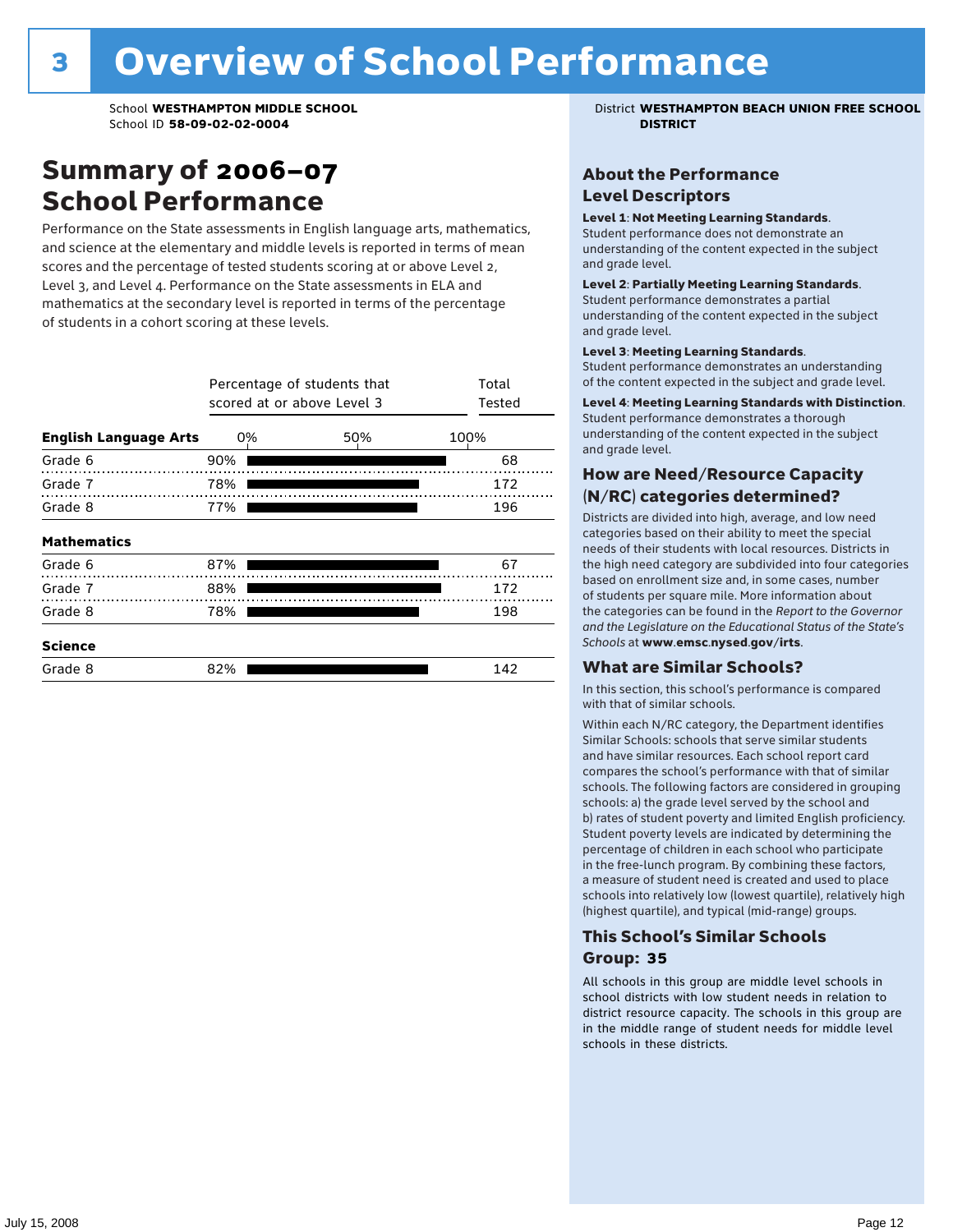School **WESTHAMPTON MIDDLE SCHOOL**<br>School ID 58-09-02-020404<br>DISTRICT DISTRICT

## **This School's Results in Grade 6 English Language Arts**

|                                                               |        | <b>This School</b>              |                                 |          | <b>Similar Schools</b>          |                                 |         |  |  |
|---------------------------------------------------------------|--------|---------------------------------|---------------------------------|----------|---------------------------------|---------------------------------|---------|--|--|
|                                                               |        | Percentage scoring at level(s): |                                 |          | Percentage scoring at level(s): |                                 |         |  |  |
|                                                               |        | $2 - 4$                         | $3 - 4$                         | 4        | $2 - 4$                         | $3 - 4$                         | 4       |  |  |
| 2007 Mean Score: 682                                          | Range: | 598-785                         | 650-785                         | 705-785  |                                 |                                 |         |  |  |
| 2006 Mean Score: 673<br>$\blacksquare$ 2006-07<br>$2005 - 06$ | 100%   | 100% 99%                        | 90%<br>76%                      | 18% 24%  | 99% 98%                         | 84% 83%                         | 19% 24% |  |  |
| Number of Tested Students:                                    |        | 66<br>68                        | 61<br>51                        | 16<br>12 |                                 |                                 |         |  |  |
| <b>Results by</b>                                             |        | 2006-07 School Year             |                                 |          | 2005-06 School Year             |                                 |         |  |  |
|                                                               |        | Total                           | Percentage scoring at level(s). |          | Total                           | Percentage scoring at level(s). |         |  |  |

| <b>Results by</b>                 | Total         |         | Percentage scoring at level(s): |     | Total  | Percentage scoring at level(s): |         |     |
|-----------------------------------|---------------|---------|---------------------------------|-----|--------|---------------------------------|---------|-----|
| <b>Student Group</b>              | Tested        | $2 - 4$ | $3 - 4$                         | 4   | Tested | $2 - 4$                         | $3 - 4$ | 4   |
| <b>All Students</b>               | 68            | 100%    | 90%                             | 18% | 67     | 99%                             | 76%     | 24% |
| Female                            | 33            | 100%    | 91%                             | 21% | 31     | 100%                            | 87%     | 35% |
| Male                              | 35            | 100%    | 89%                             | 14% | 36     | 97%                             | 67%     | 14% |
| American Indian or Alaska Native  |               |         |                                 |     |        |                                 |         |     |
| Black or African American         | $\frac{3}{2}$ |         |                                 |     |        |                                 |         |     |
| Hispanic or Latino                |               |         |                                 |     | 6      |                                 |         |     |
| Asian or Native Hawaiian/Other    | 1             |         |                                 |     | 1      |                                 |         |     |
| Pacific Islander                  |               |         |                                 |     |        |                                 |         |     |
| White                             | 60            | 100%    | 92%                             | 20% | 59     | 100%                            | 76%     | 27% |
| Multiracial                       |               |         |                                 |     |        |                                 |         |     |
| Small Group Totals                | 8             | 100%    | 75%                             | 0%  | 8      | 88%                             | 75%     | 0%  |
| <b>General-Education Students</b> | 62            | 100%    | 89%                             | 19% | 58     | 100%                            | 84%     | 28% |
| Students with Disabilities        | 6             | 100%    | 100%                            | 0%  | 9      | 89%                             | 22%     | 0%  |
| English Proficient                | 68            | 100%    | 90%                             | 18% | 66     |                                 |         |     |
| Limited English Proficient        |               |         |                                 |     | 1      |                                 |         |     |
| Economically Disadvantaged        | 7             | 100%    | 57%                             | 0%  | 11     | 100%                            | 45%     | 9%  |
| Not Disadvantaged                 | 61            | 100%    | 93%                             | 20% | 56     | 98%                             | 82%     | 27% |
| Migrant                           |               |         |                                 |     |        |                                 |         |     |
| Not Migrant                       | 68            | 100%    | 90%                             | 18% | 67     | 99%                             | 76%     | 24% |

**NOTES** 

The – symbol indicates that data for a group of students have been suppressed. If a group has fewer than five students,<br>data for that group and the next smallest group(s) are suppressed to protect the privacy of individual

| <b>Other</b>                                                                            | 2006-07 School Year |                             |         |                | 2005-06 School Year                  |                             |         |                                           |
|-----------------------------------------------------------------------------------------|---------------------|-----------------------------|---------|----------------|--------------------------------------|-----------------------------|---------|-------------------------------------------|
| <b>Assessments</b>                                                                      | Total               | Number scoring at level(s): |         |                | Total                                | Number scoring at level(s): |         |                                           |
|                                                                                         | Tested              | $2 - 4$                     | $3 - 4$ | $\overline{4}$ | Tested                               | $2 - 4$                     | $3 - 4$ | 4                                         |
| New York State Alternate Assessment<br>(NYSAA): Grade 6 Equivalent                      |                     |                             |         |                | New NYSAA were developed in 2007, so |                             |         | 2006 and 2007 results cannot be compared. |
| New York State English as a Second<br>Language Achievement Test (NYSESLAT)t:<br>Grade 6 | 0                   | N/A                         | N/A     | N/A            | N/A                                  | N/A                         | N/A     | N/A                                       |

† These counts represent recently arrived LEP students who used the NYSESLAT to fulfill the English language arts participation requirement.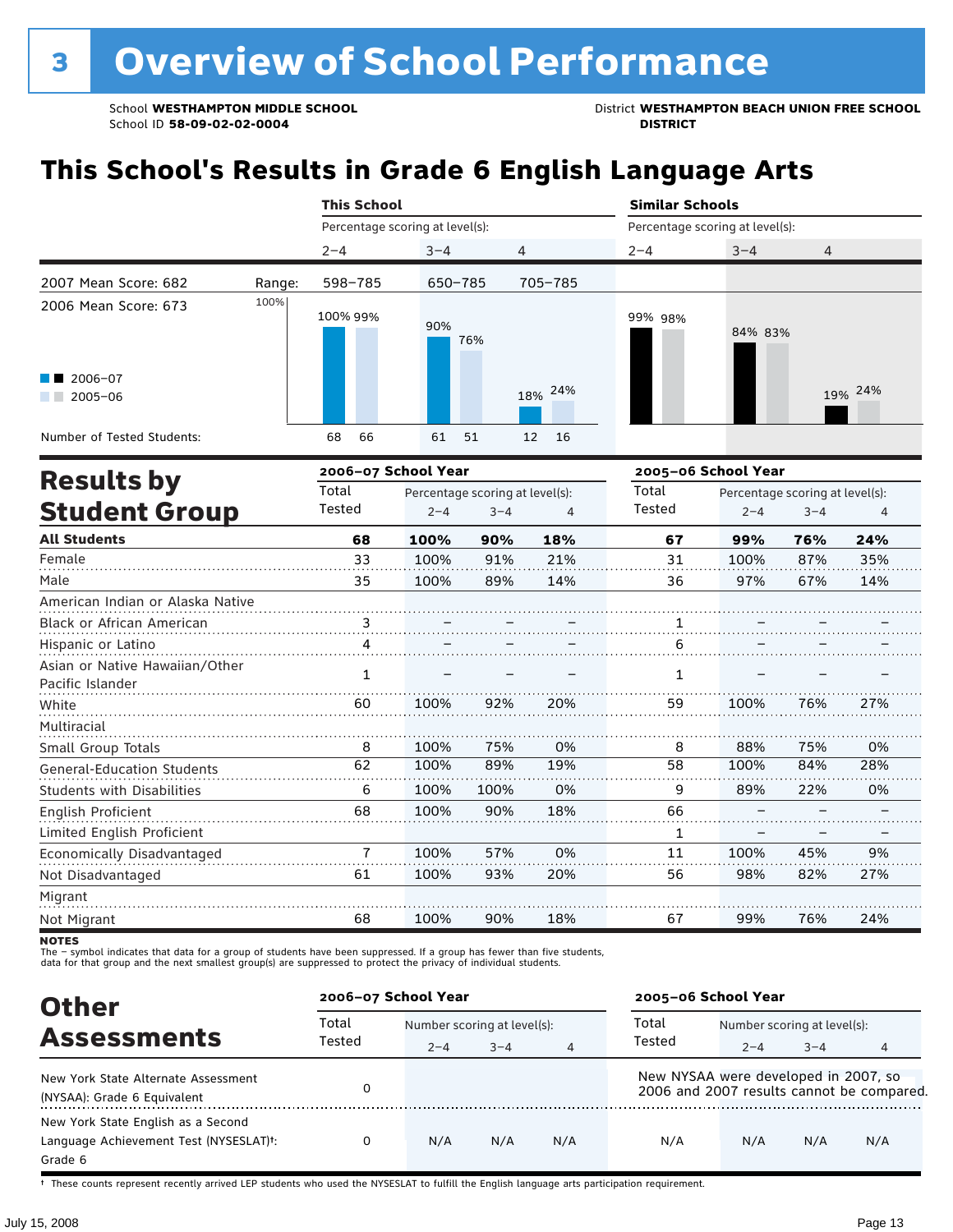School **WESTHAMPTON MIDDLE SCHOOL**<br>School ID 58-09-02-0204<br>DISTRICT<br>DISTRICT

## **This School's Results in Grade 6 Mathematics**

|                                                               |        | <b>This School</b>  |                                 |                |         | <b>Similar Schools</b>          |              |  |  |  |
|---------------------------------------------------------------|--------|---------------------|---------------------------------|----------------|---------|---------------------------------|--------------|--|--|--|
|                                                               |        |                     | Percentage scoring at level(s): |                |         | Percentage scoring at level(s): |              |  |  |  |
|                                                               |        | $2 - 4$             | $3 - 4$                         | 4              | $2 - 4$ | $3 - 4$                         | 4            |  |  |  |
| 2007 Mean Score: 678                                          | Range: | 616-780             | 650-780                         | 696-780        |         |                                 |              |  |  |  |
| 2006 Mean Score: 669<br>$\blacksquare$ 2006-07<br>$2005 - 06$ | 100%   | 99% 100%            | 87%<br>79%                      | 25%<br>14%     | 98% 97% | 88% 82%                         | 35%<br>25%   |  |  |  |
| Number of Tested Students:                                    |        | 70<br>66            | 58<br>55                        | 17<br>10       |         |                                 |              |  |  |  |
|                                                               |        | 2006-07 School Year |                                 |                |         | 2005-06 School Year             |              |  |  |  |
| <b>Results by</b>                                             |        | Total               | Percentage scoring at level(s): |                | Total   | Percentage scoring at level(s): |              |  |  |  |
| <b>Student Group</b>                                          |        | Tested              | $2 - 4$<br>$3 - 4$              | $\overline{4}$ | Tested  | $2 - 4$                         | $3 - 4$<br>4 |  |  |  |
| <b>All Students</b>                                           |        | 67                  | 87%<br>99%                      | 25%            | 70      | 100%                            | 79%<br>14%   |  |  |  |
|                                                               |        |                     |                                 |                |         |                                 |              |  |  |  |

| Female                            | 32           | 100% | 91% | 22% | 33 | 100% | 76% | 9%  |
|-----------------------------------|--------------|------|-----|-----|----|------|-----|-----|
| Male                              | 35           | 97%  | 83% | 29% | 37 | 100% | 81% | 19% |
| American Indian or Alaska Native  |              |      |     |     |    |      |     |     |
| <b>Black or African American</b>  | з            |      |     |     |    |      |     |     |
| Hispanic or Latino                |              |      |     |     | 8  |      |     |     |
| Asian or Native Hawaiian/Other    |              |      |     |     |    |      |     |     |
| Pacific Islander                  | $\mathbf{1}$ |      |     |     | 1  |      |     |     |
| White                             | 59           | 100% | 88% | 25% | 60 | 100% | 78% | 15% |
| Multiracial                       |              |      |     |     |    |      |     |     |
| Small Group Totals                | 8            | 88%  | 75% | 25% | 10 | 100% | 80% | 10% |
| <b>General-Education Students</b> | 61           | 98%  | 90% | 28% | 61 | 100% | 80% | 15% |
| <b>Students with Disabilities</b> | 6            | 100% | 50% | 0%  | 9  | 100% | 67% | 11% |
| English Proficient                | 67           | 99%  | 87% | 25% | 66 |      |     |     |
| Limited English Proficient        |              |      |     |     | 4  |      |     |     |
| Economically Disadvantaged        | 6            | 83%  | 67% | 33% | 14 | 100% | 50% | 0%  |
| Not Disadvantaged                 | 61           | 100% | 89% | 25% | 56 | 100% | 86% | 18% |
| Migrant                           |              |      |     |     |    |      |     |     |
| Not Migrant                       | 67           | 99%  | 87% | 25% | 70 | 100% | 79% | 14% |

**NOTES** 

| <b>Other</b><br><b>Assessments</b>                                 | 2006-07 School Year |                                        |         |   | 2005-06 School Year                                                               |                                        |         |  |  |
|--------------------------------------------------------------------|---------------------|----------------------------------------|---------|---|-----------------------------------------------------------------------------------|----------------------------------------|---------|--|--|
|                                                                    | Total<br>Tested     | Number scoring at level(s):<br>$2 - 4$ | $3 - 4$ | 4 | Total<br>Tested                                                                   | Number scoring at level(s):<br>$2 - 4$ | $3 - 4$ |  |  |
| New York State Alternate Assessment<br>(NYSAA): Grade 6 Equivalent |                     |                                        |         |   | New NYSAA were developed in 2007, so<br>2006 and 2007 results cannot be compared. |                                        |         |  |  |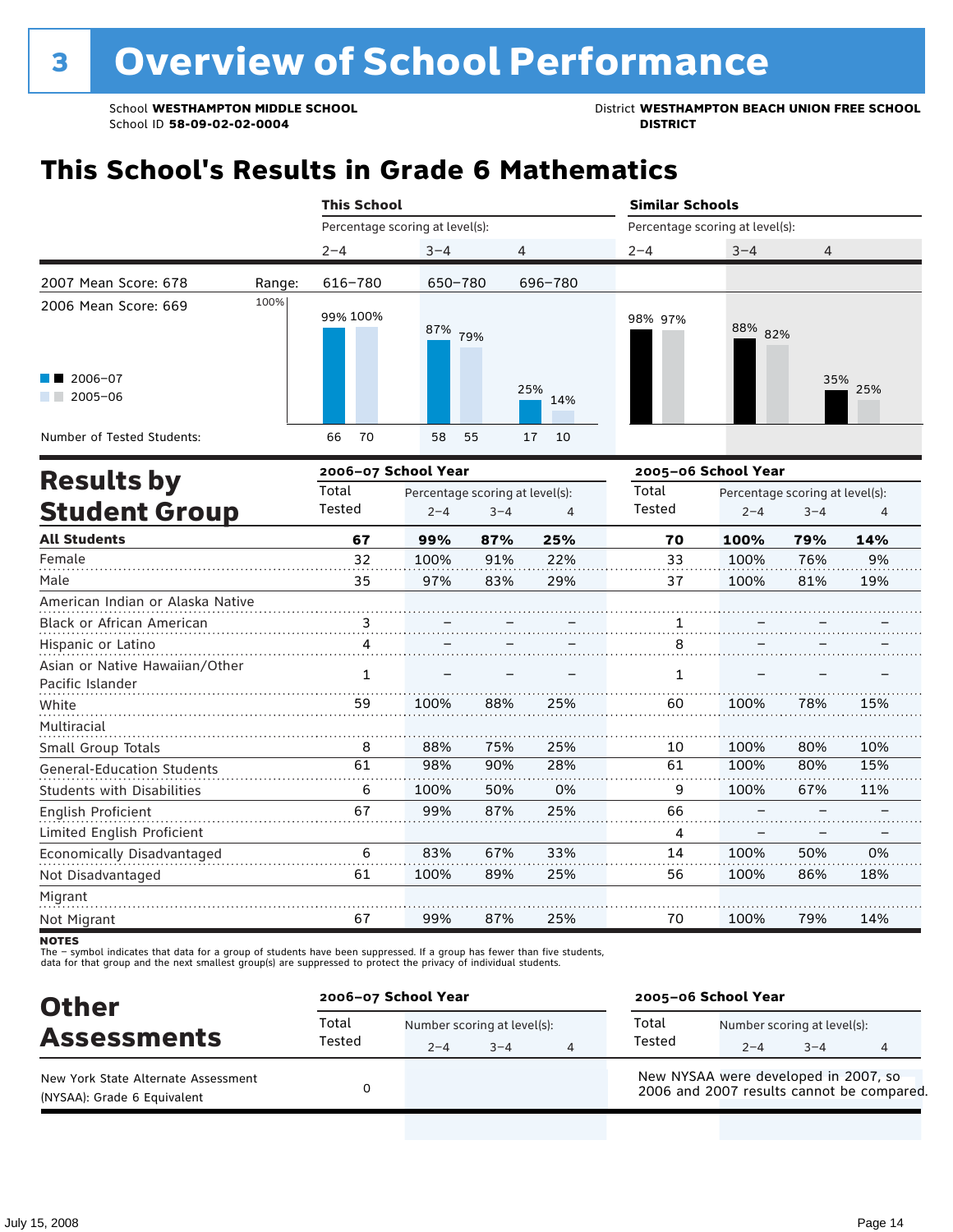School **WESTHAMPTON MIDDLE SCHOOL**<br>School ID 58-09-02-020404<br>DISTRICT DISTRICT

## **This School's Results in Grade 7 English Language Arts**

|                                  | <b>This School</b> |                                 |                                 |         |          |                                 | <b>Similar Schools</b>          |         |         |  |  |  |
|----------------------------------|--------------------|---------------------------------|---------------------------------|---------|----------|---------------------------------|---------------------------------|---------|---------|--|--|--|
|                                  |                    | Percentage scoring at level(s): |                                 |         |          | Percentage scoring at level(s): |                                 |         |         |  |  |  |
|                                  |                    | $2 - 4$                         | $3 - 4$                         | 4       |          | $2 - 4$                         | $3 - 4$                         | 4       |         |  |  |  |
| 2007 Mean Score: 673             | Range:             | 600-790                         | 650-790                         |         | 712-790  |                                 |                                 |         |         |  |  |  |
| 2006 Mean Score: 673             | 100%               | 99% 98%                         | 78% 82%                         |         |          | 99% 98%                         | 82% 81%                         |         |         |  |  |  |
| 2006-07<br>$2005 - 06$           |                    |                                 |                                 |         | 12% 12%  |                                 |                                 |         | 12% 17% |  |  |  |
| Number of Tested Students:       |                    | 170 184                         | 134 154                         |         | 22<br>21 |                                 |                                 |         |         |  |  |  |
|                                  |                    | 2006-07 School Year             |                                 |         |          | 2005-06 School Year             |                                 |         |         |  |  |  |
| <b>Results by</b>                |                    | Total                           | Percentage scoring at level(s): |         |          | Total                           | Percentage scoring at level(s): |         |         |  |  |  |
| <b>Student Group</b>             |                    | Tested                          | $2 - 4$                         | $3 - 4$ | 4        | Tested                          | $2 - 4$                         | $3 - 4$ | 4       |  |  |  |
| <b>All Students</b>              |                    | 172                             | 99%                             | 78%     | 12%      | 187                             | 98%                             | 82%     | 12%     |  |  |  |
| Female                           |                    | 92                              | 99%                             | 84%     | 14%      | 88                              | 100%                            | 90%     | 11%     |  |  |  |
| Male                             |                    | 80                              | 99%                             | 71%     | 10%      | 99                              | 97%                             | 76%     | 12%     |  |  |  |
| American Indian or Alaska Native |                    |                                 |                                 |         |          |                                 |                                 |         |         |  |  |  |
| <b>Black or African American</b> |                    | 3                               |                                 |         |          | 8                               |                                 |         |         |  |  |  |
| Hispanic or Latino               |                    | 15                              | 93%                             | 60%     | 0%       | 10                              | 100%                            | 70%     | 10%     |  |  |  |
| Asian or Native Hawaiian/Other   |                    | ົ                               |                                 |         |          | ົ                               |                                 |         |         |  |  |  |

| Asian or Native Hawaiian/Other<br>Pacific Islander |     |      |     |     |     |      |     |     |
|----------------------------------------------------|-----|------|-----|-----|-----|------|-----|-----|
| White                                              | 152 | 99%  | 80% | 13% | 167 | 98%  | 84% | 12% |
| Multiracial                                        |     |      |     |     |     |      |     |     |
| <b>Small Group Totals</b>                          | 5   | 100% | 60% | 20% | 10  | 100% | 60% | 10% |
| <b>General-Education Students</b>                  | 152 | 99%  | 80% | 14% | 164 | 99%  | 88% | 13% |
| Students with Disabilities                         | 20  | 95%  | 60% | 0%  | 23  | 91%  | 39% | 0%  |
| English Proficient                                 | 167 | 99%  | 80% | 13% | 187 | 98%  | 82% | 12% |
| Limited English Proficient                         | 5   | 80%  | 0%  | 0%  |     |      |     |     |
| Economically Disadvantaged                         | 21  | 95%  | 52% | 0%  | 12  | 100% | 42% | 0%  |
| Not Disadvantaged                                  | 151 | 99%  | 81% | 14% | 175 | 98%  | 85% | 13% |
| Migrant                                            |     |      |     |     |     |      |     |     |
| Not Migrant                                        | 172 | 99%  | 78% | 12% | 187 | 98%  | 82% | 12% |

**NOTES** 

The – symbol indicates that data for a group of students have been suppressed. If a group has fewer than five students,<br>data for that group and the next smallest group(s) are suppressed to protect the privacy of individual

| <b>Other</b>                                                                            | 2006-07 School Year |         |                             | 2005-06 School Year |                                      |                             |         |                                           |
|-----------------------------------------------------------------------------------------|---------------------|---------|-----------------------------|---------------------|--------------------------------------|-----------------------------|---------|-------------------------------------------|
|                                                                                         | Total               |         | Number scoring at level(s): |                     |                                      | Number scoring at level(s): |         |                                           |
| <b>Assessments</b>                                                                      | Tested              | $2 - 4$ | $3 - 4$                     | 4                   | Tested                               | $2 - 4$                     | $3 - 4$ |                                           |
| New York State Alternate Assessment<br>(NYSAA): Grade 7 Equivalent                      |                     |         |                             |                     | New NYSAA were developed in 2007, so |                             |         | 2006 and 2007 results cannot be compared. |
| New York State English as a Second<br>Language Achievement Test (NYSESLAT)t:<br>Grade 7 |                     | N/A     | N/A                         | N/A                 | N/A                                  | N/A                         | N/A     | N/A                                       |

† These counts represent recently arrived LEP students who used the NYSESLAT to fulfill the English language arts participation requirement.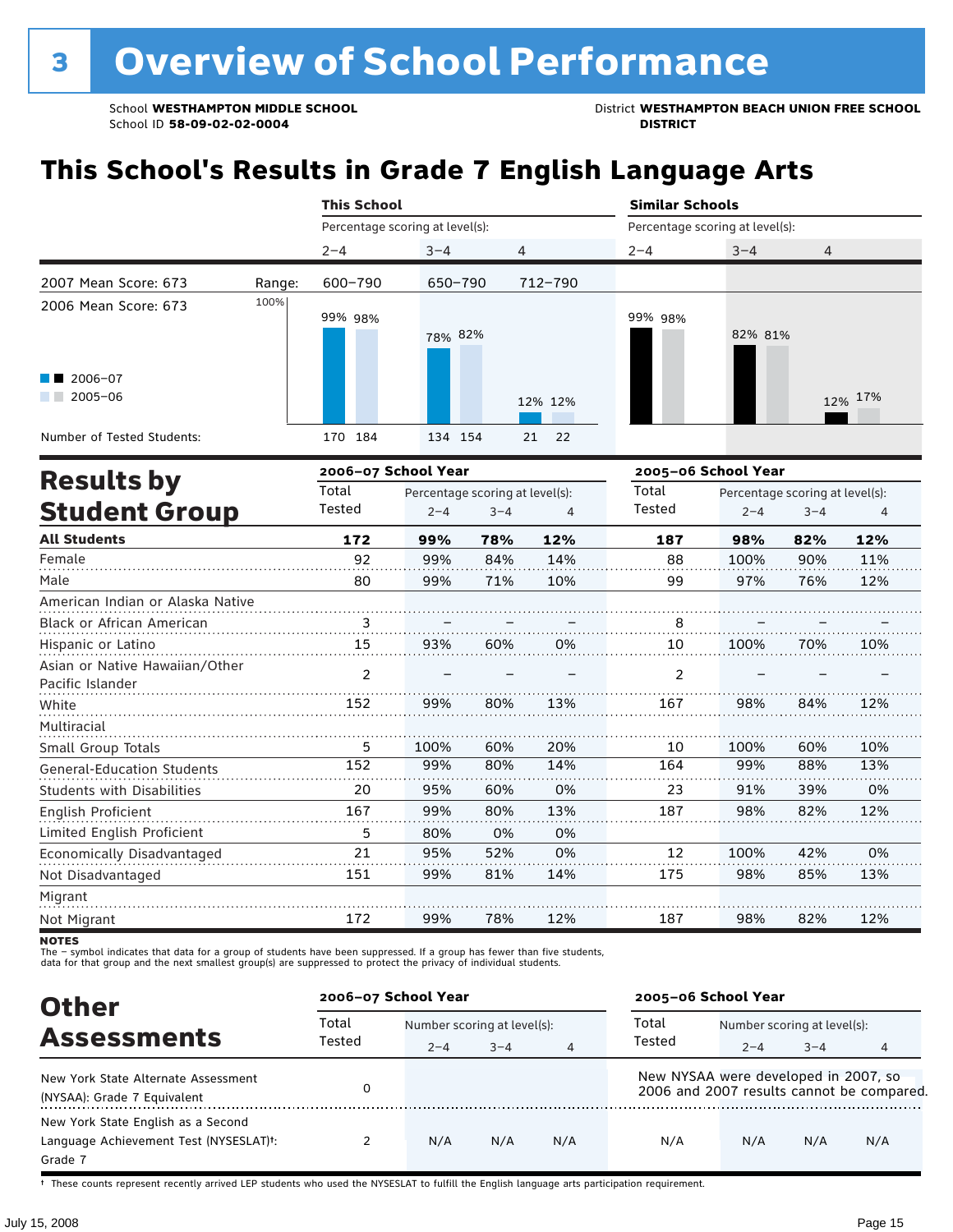School **WESTHAMPTON MIDDLE SCHOOL**<br>School ID 58-09-02-020404<br>DISTRICT DISTRICT

## **This School's Results in Grade 7 Mathematics**

|                                                    | <b>This School</b> |                                 |                                 |         |            |                                 | <b>Similar Schools</b> |                                 |         |  |  |  |
|----------------------------------------------------|--------------------|---------------------------------|---------------------------------|---------|------------|---------------------------------|------------------------|---------------------------------|---------|--|--|--|
|                                                    |                    | Percentage scoring at level(s): |                                 |         |            | Percentage scoring at level(s): |                        |                                 |         |  |  |  |
|                                                    |                    | $2 - 4$                         | $3 - 4$                         | 4       |            | $2 - 4$                         | $3 - 4$                | 4                               |         |  |  |  |
| 2007 Mean Score: 680                               | Range:             | 611-800                         | 650-800                         |         | 693-800    |                                 |                        |                                 |         |  |  |  |
| 2006 Mean Score: 673<br>$2006 - 07$<br>$2005 - 06$ | 100%               | 99% 97%                         | 88% 84%                         |         | 33%<br>21% | 99% 97%                         | 89% 83%                |                                 | 36% 28% |  |  |  |
| Number of Tested Students:                         |                    | 170 186                         | 151 160                         |         | 56<br>41   |                                 |                        |                                 |         |  |  |  |
|                                                    |                    | 2006-07 School Year             |                                 |         |            | 2005-06 School Year             |                        |                                 |         |  |  |  |
| <b>Results by</b>                                  |                    | Total                           | Percentage scoring at level(s): |         |            | Total                           |                        | Percentage scoring at level(s): |         |  |  |  |
| <b>Student Group</b>                               |                    | Tested                          | $2 - 4$                         | $3 - 4$ | 4          | Tested                          | $2 - 4$                | $3 - 4$                         | 4       |  |  |  |
| <b>All Students</b>                                |                    | 172                             | 99%                             | 88%     | 33%        | 191                             | 97%                    | 84%                             | 21%     |  |  |  |
| Female                                             |                    | 92                              | 100%                            | 91%     | 39%        | 91                              | 98%                    | 86%                             | 19%     |  |  |  |

| Male                                               | 80            | 98%  | 84% | 25% | 100            | 97%  | 82% | 24% |
|----------------------------------------------------|---------------|------|-----|-----|----------------|------|-----|-----|
| American Indian or Alaska Native                   |               |      |     |     |                |      |     |     |
| <b>Black or African American</b>                   |               |      |     |     | 8              |      |     |     |
| Hispanic or Latino                                 | 16            | 94%  | 56% | 6%  | 12             | 83%  | 67% | 17% |
| Asian or Native Hawaiian/Other<br>Pacific Islander | $\mathcal{P}$ |      |     |     | $\overline{2}$ |      |     |     |
| White                                              | 151           | 99%  | 91% | 36% | 169            | 98%  | 85% | 22% |
| Multiracial                                        |               |      |     |     |                |      |     |     |
| Small Group Totals                                 | 5             | 100% | 80% | 20% | 10             | 100% | 90% | 10% |
| <b>General-Education Students</b>                  | 153           | 99%  | 89% | 36% | 168            | 99%  | 88% | 24% |
| <b>Students with Disabilities</b>                  | 19            | 95%  | 79% | 5%  | 23             | 87%  | 52% | 0%  |
| English Proficient                                 | 165           | 99%  | 90% | 34% | 187            |      |     |     |
| Limited English Proficient                         | 7             | 86%  | 43% | 0%  | 4              |      |     |     |
| Economically Disadvantaged                         | 21            | 100% | 67% | 0%  | 14             | 93%  | 64% | 7%  |
| Not Disadvantaged                                  | 151           | 99%  | 91% | 37% | 177            | 98%  | 85% | 23% |
| Migrant                                            |               |      |     |     |                |      |     |     |
| Not Migrant                                        | 172           | 99%  | 88% | 33% | 191            | 97%  | 84% | 21% |

**NOTES** 

| <b>Other</b>                                                       | 2006-07 School Year |                                        |         |   | 2005-06 School Year                  |                                        |         |                                           |
|--------------------------------------------------------------------|---------------------|----------------------------------------|---------|---|--------------------------------------|----------------------------------------|---------|-------------------------------------------|
| <b>Assessments</b>                                                 | Total<br>Tested     | Number scoring at level(s):<br>$2 - 4$ | $3 - 4$ | 4 | Total<br>Tested                      | Number scoring at level(s):<br>$2 - 4$ | $3 - 4$ |                                           |
| New York State Alternate Assessment<br>(NYSAA): Grade 7 Equivalent |                     |                                        |         |   | New NYSAA were developed in 2007, so |                                        |         | 2006 and 2007 results cannot be compared. |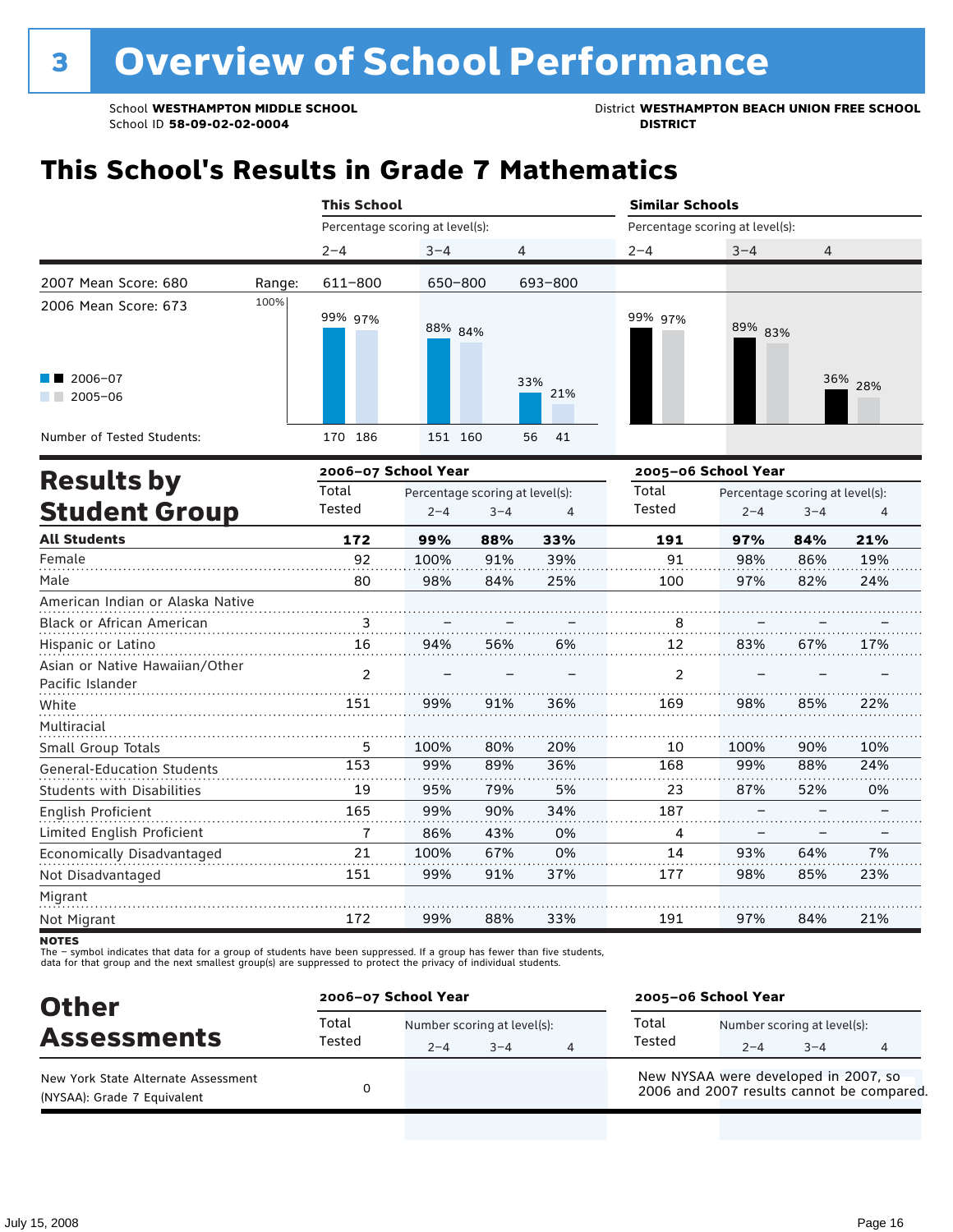School **WESTHAMPTON MIDDLE SCHOOL**<br>School ID 58-09-02-020404<br>District **District Politics** 

## **This School's Results in Grade 8 English Language Arts**

|                                                    |        | <b>This School</b>  |                                 |                                 |          |                                 | <b>Similar Schools</b> |                                 |         |  |
|----------------------------------------------------|--------|---------------------|---------------------------------|---------------------------------|----------|---------------------------------|------------------------|---------------------------------|---------|--|
|                                                    |        |                     | Percentage scoring at level(s): |                                 |          | Percentage scoring at level(s): |                        |                                 |         |  |
|                                                    |        | $2 - 4$             | $3 - 4$                         | 4                               |          | $2 - 4$                         | $3 - 4$                | 4                               |         |  |
| 2007 Mean Score: 671                               | Range: | $602 - 790$         | 650-790                         |                                 | 715-790  |                                 |                        |                                 |         |  |
| 2006 Mean Score: 671                               | 100%   | 98% 96%             | 77% 75%                         |                                 |          | 99% 98%                         | 82%<br>75%             |                                 |         |  |
| 2006-07<br>$2005 - 06$                             |        |                     |                                 |                                 | 9%<br>8% |                                 |                        |                                 | 13% 11% |  |
| Number of Tested Students:                         |        | 193 163             | 150 126                         |                                 | 17<br>13 |                                 |                        |                                 |         |  |
|                                                    |        | 2006-07 School Year |                                 |                                 |          | 2005-06 School Year             |                        |                                 |         |  |
| <b>Results by</b>                                  |        | Total               |                                 | Percentage scoring at level(s): |          | Total                           |                        | Percentage scoring at level(s): |         |  |
| <b>Student Group</b>                               |        | Tested              | $2 - 4$                         | $3 - 4$                         | 4        | Tested                          | $2 - 4$                | $3 - 4$                         | 4       |  |
| <b>All Students</b>                                |        | 196                 | 98%                             | 77%                             | 9%       | 169                             | 96%                    | 75%                             | 8%      |  |
| Female                                             |        | 93                  | 98%                             | 88%                             | 9%       | 79                              | 99%                    | 87%                             | 10%     |  |
| Male                                               |        | 103                 | 99%                             | 66%                             | 9%       | 90                              | 94%                    | 63%                             | 6%      |  |
| American Indian or Alaska Native                   |        |                     |                                 |                                 |          |                                 |                        |                                 |         |  |
| Black or African American                          |        | 7                   |                                 |                                 |          | 5.                              | 80%                    | 60%                             | 0%      |  |
| Hispanic or Latino                                 |        | 18                  | 94%                             | 56%                             | 0%       | 12                              | 92%                    | 67%                             | 8%      |  |
| Asian or Native Hawaiian/Other<br>Pacific Islander |        | $\mathfrak{p}$      |                                 | .                               |          | 6                               | 100%                   | 83%                             | 0%      |  |
| White                                              |        | 169                 | 99%                             | 79%                             | 9%       | 146                             | 97%                    | 75%                             | 8%      |  |
| Multiracial                                        |        |                     |                                 |                                 |          |                                 |                        |                                 |         |  |
| Small Group Totals                                 |        | 9                   | 100%                            | 78%                             | 11%      |                                 |                        |                                 |         |  |
| <b>General-Education Students</b>                  |        | 167                 | 99%                             | 84%                             | 10%      | 153                             | 100%                   | 80%                             | 8%      |  |
| <b>Students with Disabilities</b>                  |        | 29                  | 97%                             | 31%                             | 0%       | 16                              | 63%                    | 19%                             | 0%      |  |

| English Proficient<br>.    | -91 | 99%  | 79% | 9% | 169 | 96% | 75% | 8%  |
|----------------------------|-----|------|-----|----|-----|-----|-----|-----|
| Limited English Proficient |     | 60%  | 0%  | 0% |     |     |     |     |
| Economically Disadvantaged |     | 100% | 58% | 0% | 10  | 90% | 50% | 10% |
| Not Disadvantaged          | 184 | 98%  | 78% | 9% | 159 | 97% | 76% | 8%  |
| Migrant                    |     |      |     |    |     |     |     |     |
| Not Migrant                | 196 | 98%  | 77% | 9% | 169 | 96% | 75% | 8%  |

**NOTES** 

The – symbol indicates that data for a group of students have been suppressed. If a group has fewer than five students,<br>data for that group and the next smallest group(s) are suppressed to protect the privacy of individual

| <b>Other</b>                                                                            | 2006-07 School Year |                             |         | 2005-06 School Year |                                      |                             |         |                                           |
|-----------------------------------------------------------------------------------------|---------------------|-----------------------------|---------|---------------------|--------------------------------------|-----------------------------|---------|-------------------------------------------|
|                                                                                         | Total               | Number scoring at level(s): |         |                     | Total                                | Number scoring at level(s): |         |                                           |
| <b>Assessments</b>                                                                      | Tested              | $2 - 4$                     | $3 - 4$ | 4                   | Tested                               | $2 - 4$                     | $3 - 4$ | 4                                         |
| New York State Alternate Assessment<br>(NYSAA): Grade 8 Equivalent                      |                     |                             |         |                     | New NYSAA were developed in 2007, so |                             |         | 2006 and 2007 results cannot be compared. |
| New York State English as a Second<br>Language Achievement Test (NYSESLAT)t:<br>Grade 8 |                     | N/A                         | N/A     | N/A                 | N/A                                  | N/A                         | N/A     | N/A                                       |

† These counts represent recently arrived LEP students who used the NYSESLAT to fulfill the English language arts participation requirement.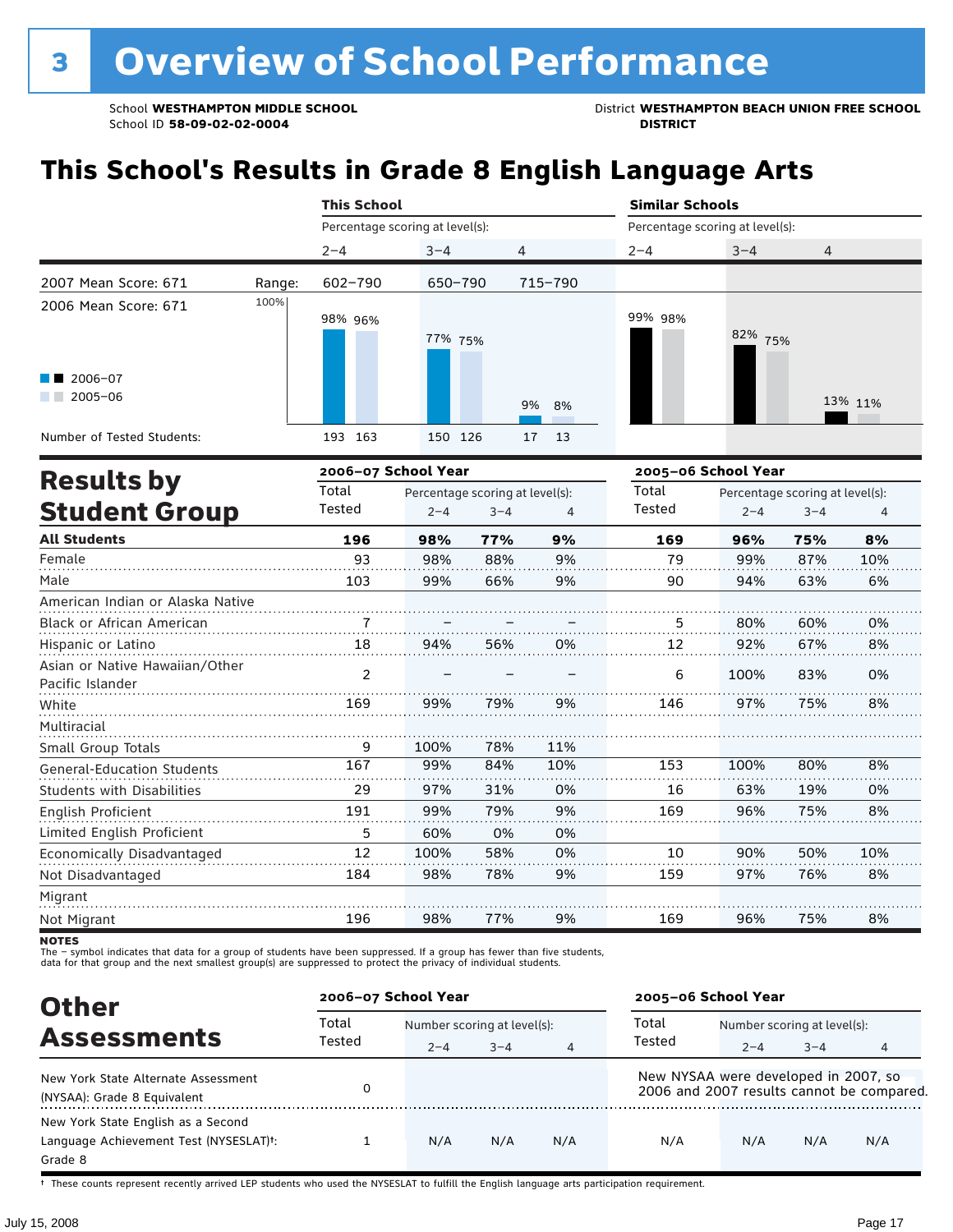School **WESTHAMPTON MIDDLE SCHOOL**<br>School ID 58-09-02-0204<br>DISTRICT<br>DISTRICT

## **This School's Results in Grade 8 Mathematics**

|                                       |        | <b>This School</b>              |                                 |         |          | <b>Similar Schools</b>          |                                 |         |         |
|---------------------------------------|--------|---------------------------------|---------------------------------|---------|----------|---------------------------------|---------------------------------|---------|---------|
|                                       |        | Percentage scoring at level(s): |                                 |         |          | Percentage scoring at level(s): |                                 |         |         |
|                                       |        | $2 - 4$                         | $3 - 4$                         | 4       |          | $2 - 4$                         | $3 - 4$                         | 4       |         |
| 2007 Mean Score: 669                  | Range: | $616 - 775$                     | 650-775                         |         | 701-775  |                                 |                                 |         |         |
| 2006 Mean Score: 674                  | 100%   | 97% 99%                         | 78%                             | 86%     |          | 98% 97%                         | 84% 83%                         |         |         |
| $\blacksquare$ 2006-07<br>$2005 - 06$ |        |                                 |                                 |         | 11% 15%  |                                 |                                 |         | 25% 24% |
| Number of Tested Students:            |        | 193 174                         | 154 151                         |         | 27<br>21 |                                 |                                 |         |         |
|                                       |        | 2006-07 School Year             |                                 |         |          | 2005-06 School Year             |                                 |         |         |
| <b>Results by</b>                     |        | Total                           | Percentage scoring at level(s): |         |          | Total                           | Percentage scoring at level(s): |         |         |
| <b>Student Group</b>                  |        | Tested                          | $2 - 4$                         | $3 - 4$ | 4        | Tested                          | $2 - 4$                         | $3 - 4$ | 4       |
| <b>All Students</b>                   |        | 198                             | 97%                             | 78%     | 11%      | 176                             | 99%                             | 86%     | 15%     |
| Female                                |        | 95                              | 99%                             | 82%     | 8%       | 81                              | 100%                            | 93%     | 12%     |
| Male                                  |        | 103                             | 96%                             | 74%     | 13%      | 95                              | 98%                             | 80%     | 18%     |
| American Indian or Alaska Native      |        |                                 |                                 |         |          |                                 |                                 |         |         |
| <b>Black or African American</b>      |        | $\overline{7}$                  |                                 |         |          | 6                               | 100%                            | 50%     | 0%      |
| Hispanic or Latino                    |        | 19                              | 95%                             | 58%     | 5%       | 18                              | 100%                            | 56%     | 11%     |
| Asian or Native Hawaiian/Other        |        | $\overline{2}$                  |                                 |         |          | 6                               | 100%                            | 100%    | 50%     |

| Asian or ivative riawallari/Other |     |      |     |     | 6   | 100% | 100% | 50% |
|-----------------------------------|-----|------|-----|-----|-----|------|------|-----|
| Pacific Islander                  |     |      |     |     |     |      |      |     |
| White                             | 170 | 98%  | 81% | 11% | 146 | 99%  | 90%  | 15% |
| Multiracial                       |     |      |     |     |     |      |      |     |
| Small Group Totals                | 9   | 100% | 67% | 11% |     |      |      |     |
| <b>General-Education Students</b> | 170 | 99%  | 85% | 12% | 160 | 100% | 91%  | 17% |
| <b>Students with Disabilities</b> | 28  | 89%  | 36% | 4%  | 16  | 88%  | 31%  | 0%  |
| English Proficient                | 192 | 98%  | 79% | 11% | 170 | 99%  | 88%  | 16% |
| Limited English Proficient        | 6   | 83%  | 50% | 0%  | 6   | 100% | 17%  | 0%  |
| Economically Disadvantaged        | 13  | 92%  | 54% | 0%  | 12  | 100% | 67%  | 0%  |
| Not Disadvantaged                 | 185 | 98%  | 79% | 11% | 164 | 99%  | 87%  | 16% |
| Migrant                           |     |      |     |     |     |      |      |     |
| Not Migrant                       | 198 | 97%  | 78% | 11% | 176 | 99%  | 86%  | 15% |

**NOTES** 

| <b>Other</b>                                                       | 2006-07 School Year |         |                                     |   | 2005-06 School Year                  |         |                                        |                                           |  |
|--------------------------------------------------------------------|---------------------|---------|-------------------------------------|---|--------------------------------------|---------|----------------------------------------|-------------------------------------------|--|
| <b>Assessments</b>                                                 | Total<br>Tested     | $2 - 4$ | Number scoring at level(s):<br>$-4$ | 4 | Total<br>Tested                      | $2 - 4$ | Number scoring at level(s):<br>$3 - 4$ |                                           |  |
| New York State Alternate Assessment<br>(NYSAA): Grade 8 Equivalent |                     |         |                                     |   | New NYSAA were developed in 2007, so |         |                                        | 2006 and 2007 results cannot be compared. |  |